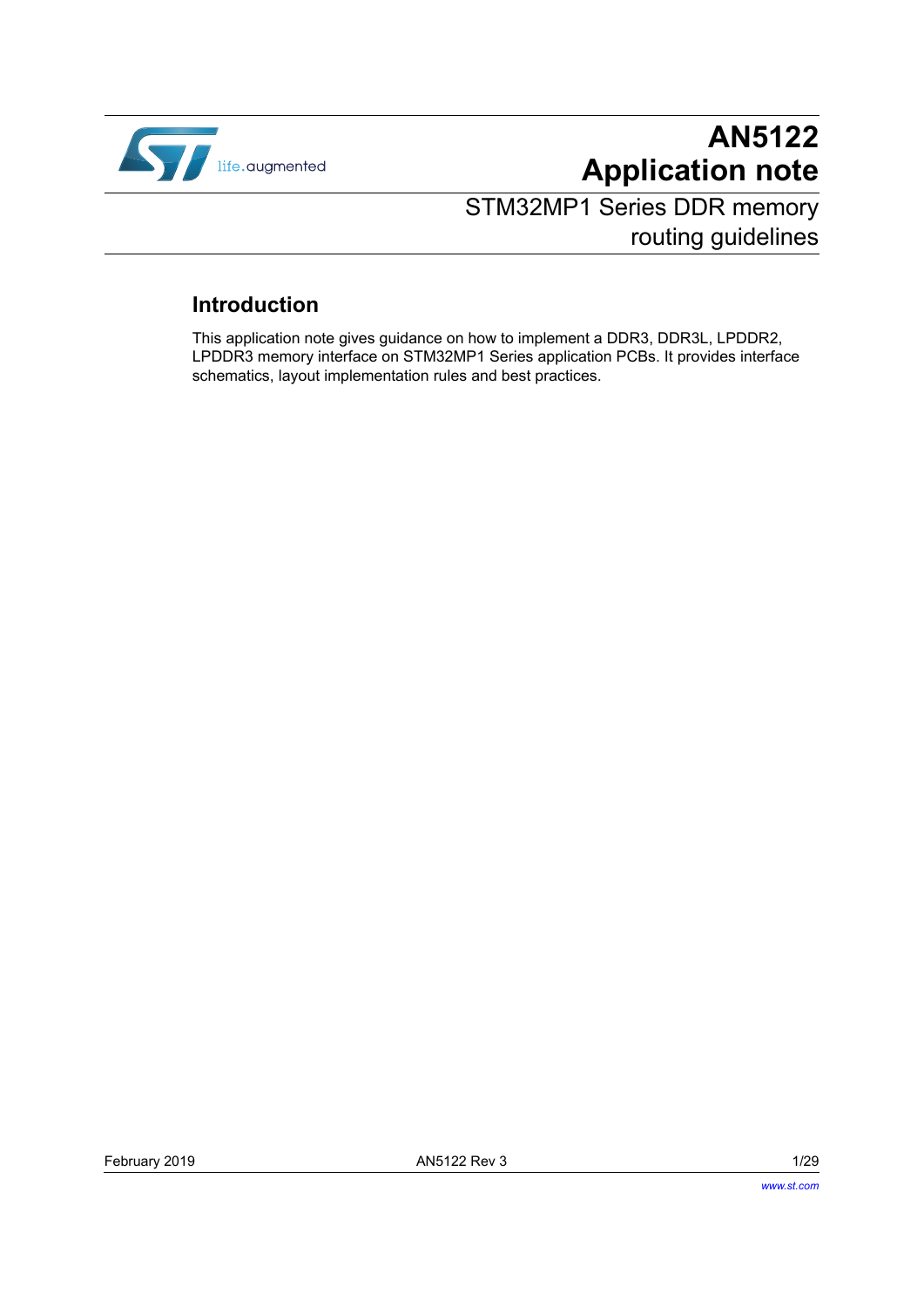# **Contents**

| 1                       |     |                                                        |
|-------------------------|-----|--------------------------------------------------------|
| $\overline{2}$          |     |                                                        |
|                         | 2.1 |                                                        |
|                         | 2.2 |                                                        |
|                         | 2.3 |                                                        |
|                         | 2.4 |                                                        |
| 3                       |     | DDR3/DDR3L schematic implementation  12                |
|                         | 3.1 |                                                        |
|                         | 3.2 |                                                        |
|                         | 3.3 |                                                        |
|                         | 3.4 |                                                        |
| $\overline{\mathbf{4}}$ |     | LPDDR2/LPDDR3 schematic implementation  14             |
|                         | 4.1 |                                                        |
|                         | 4.2 |                                                        |
|                         | 4.3 |                                                        |
| 5                       |     |                                                        |
|                         | 5.1 |                                                        |
|                         | 5.2 |                                                        |
|                         | 5.3 |                                                        |
|                         | 5.4 |                                                        |
|                         | 5.5 |                                                        |
|                         | 5.6 |                                                        |
|                         | 5.7 |                                                        |
|                         | 5.8 | Minimizing connection inductance with HF capacitors of |
|                         |     | 5.8.1                                                  |
|                         |     | 5.8.2                                                  |
| 6                       |     |                                                        |

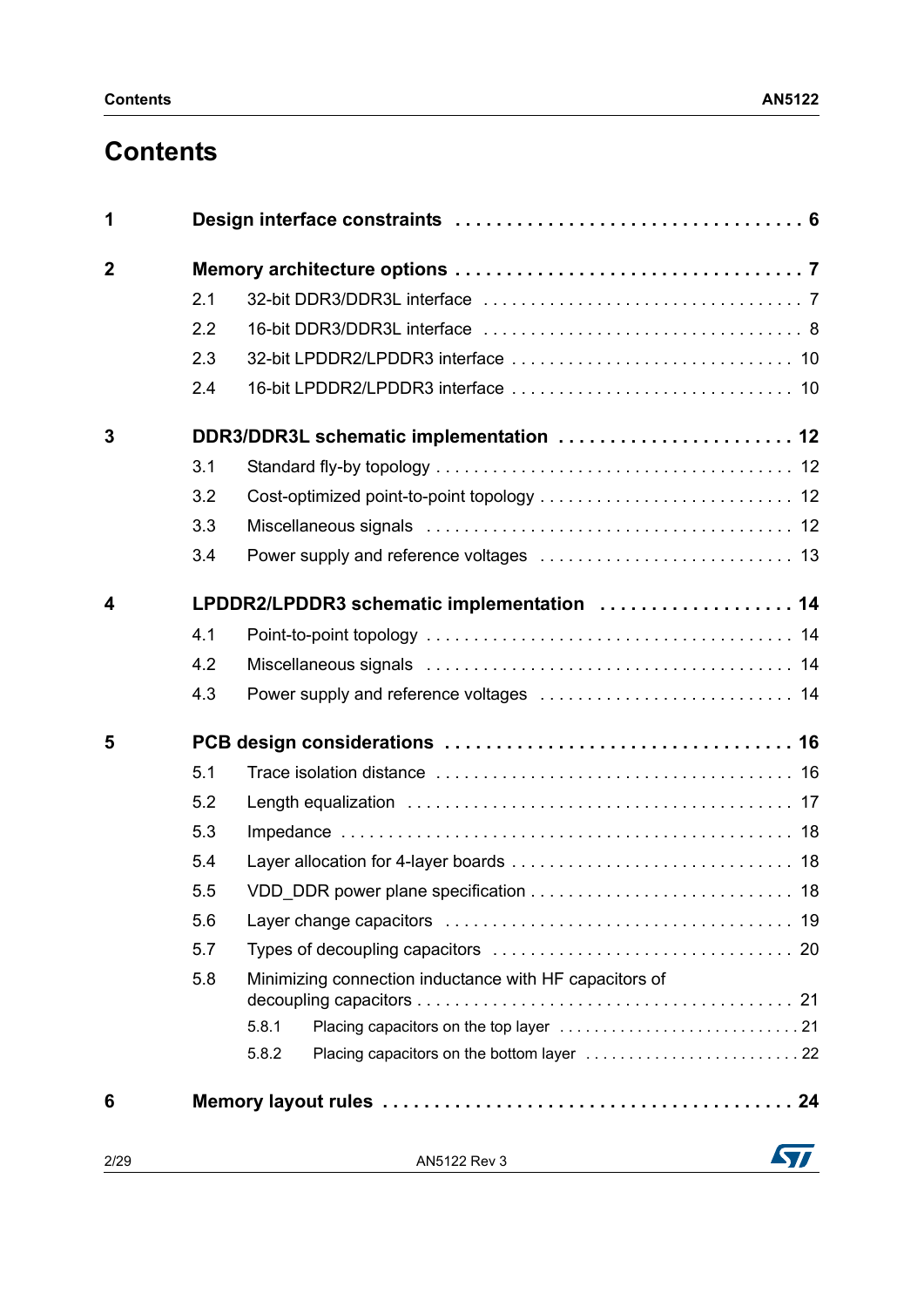| 6.1 |                                                         |
|-----|---------------------------------------------------------|
| 6.2 |                                                         |
| 6.3 |                                                         |
| 6.4 |                                                         |
| 6.5 |                                                         |
|     | VDD DDR (VDD DDR2 for LPDDR2/3) power plane 26<br>6.5.1 |
|     | 6.5.2                                                   |
|     |                                                         |

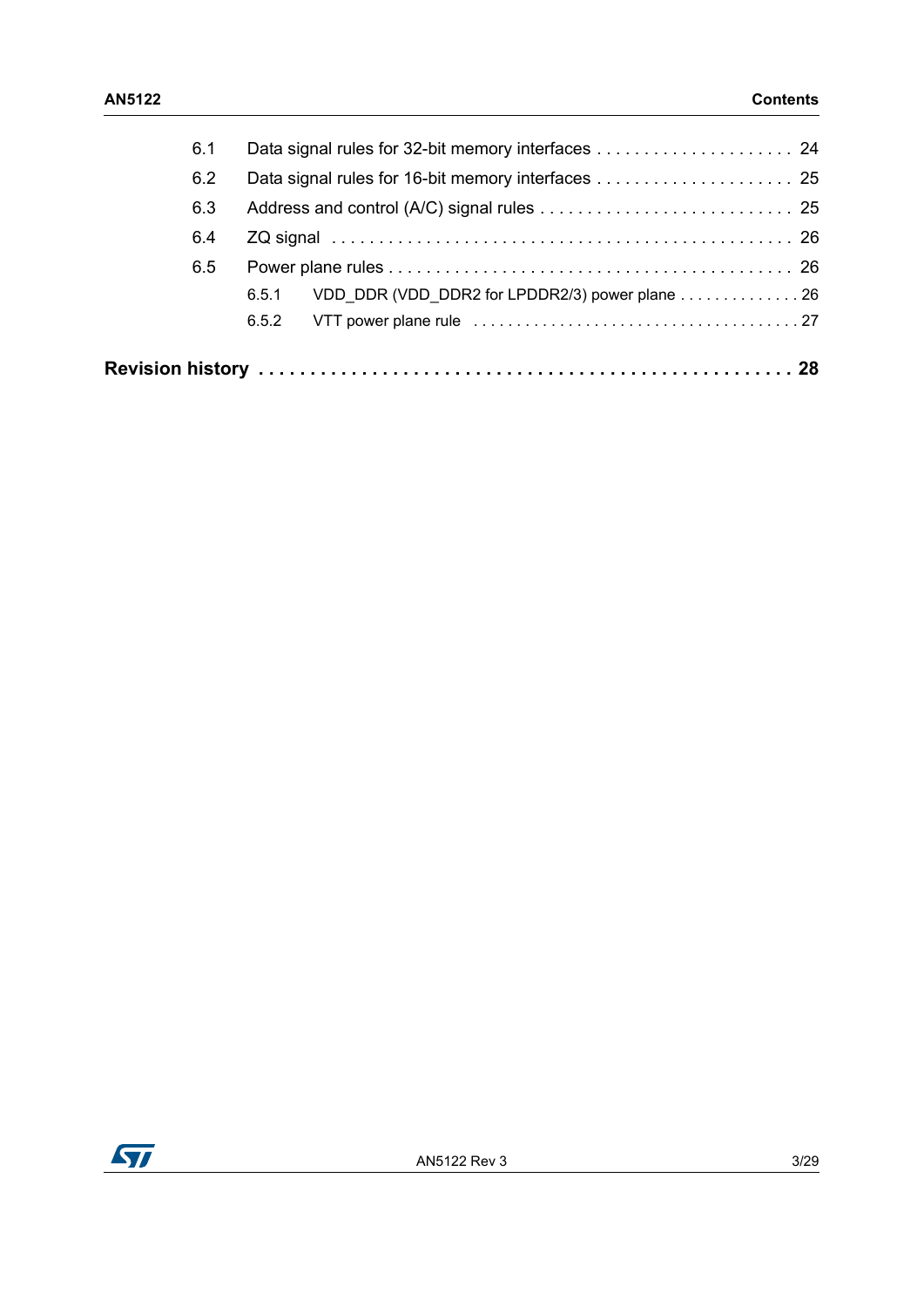# **List of tables**



 $\sqrt{2}$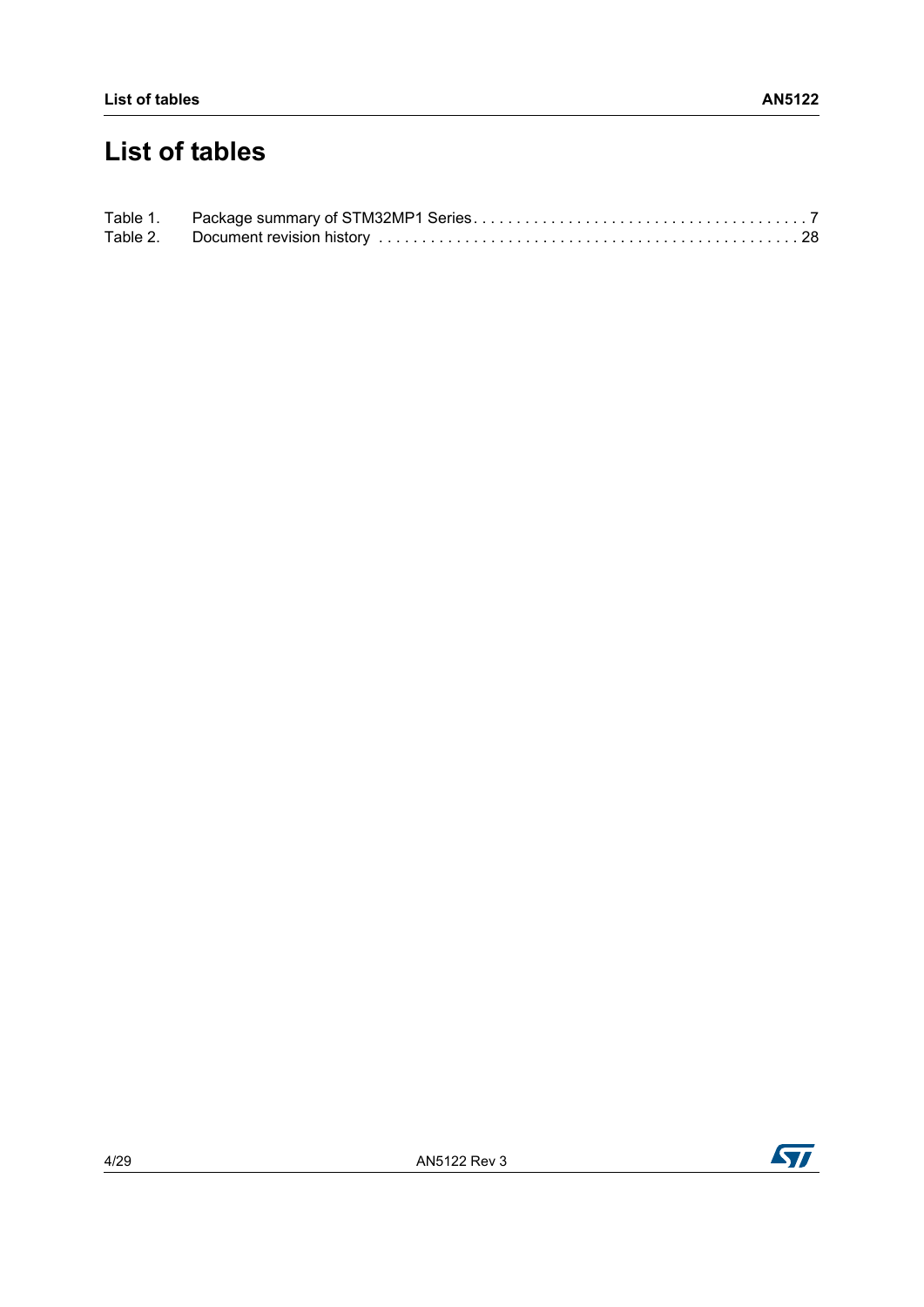# **List of figures**

| LFBGA354 or TFBGA257 16-bit DDR3/3L connection8                        |  |
|------------------------------------------------------------------------|--|
| LFBGA448 or TFBGA361 16-bit DDR3/3L connection with serial resistors9  |  |
| LFBGA354 or TFBGA257 16-bit DDR3/3L connection with serial resistors 9 |  |
|                                                                        |  |
|                                                                        |  |
| LFBGA354 or TFBGA257 16-bit LPDDR2/3 connection 11                     |  |
|                                                                        |  |
|                                                                        |  |
| Example of DDR3L A/C signal layout and corresponding power plane 19    |  |
|                                                                        |  |
|                                                                        |  |
|                                                                        |  |
|                                                                        |  |
|                                                                        |  |
|                                                                        |  |

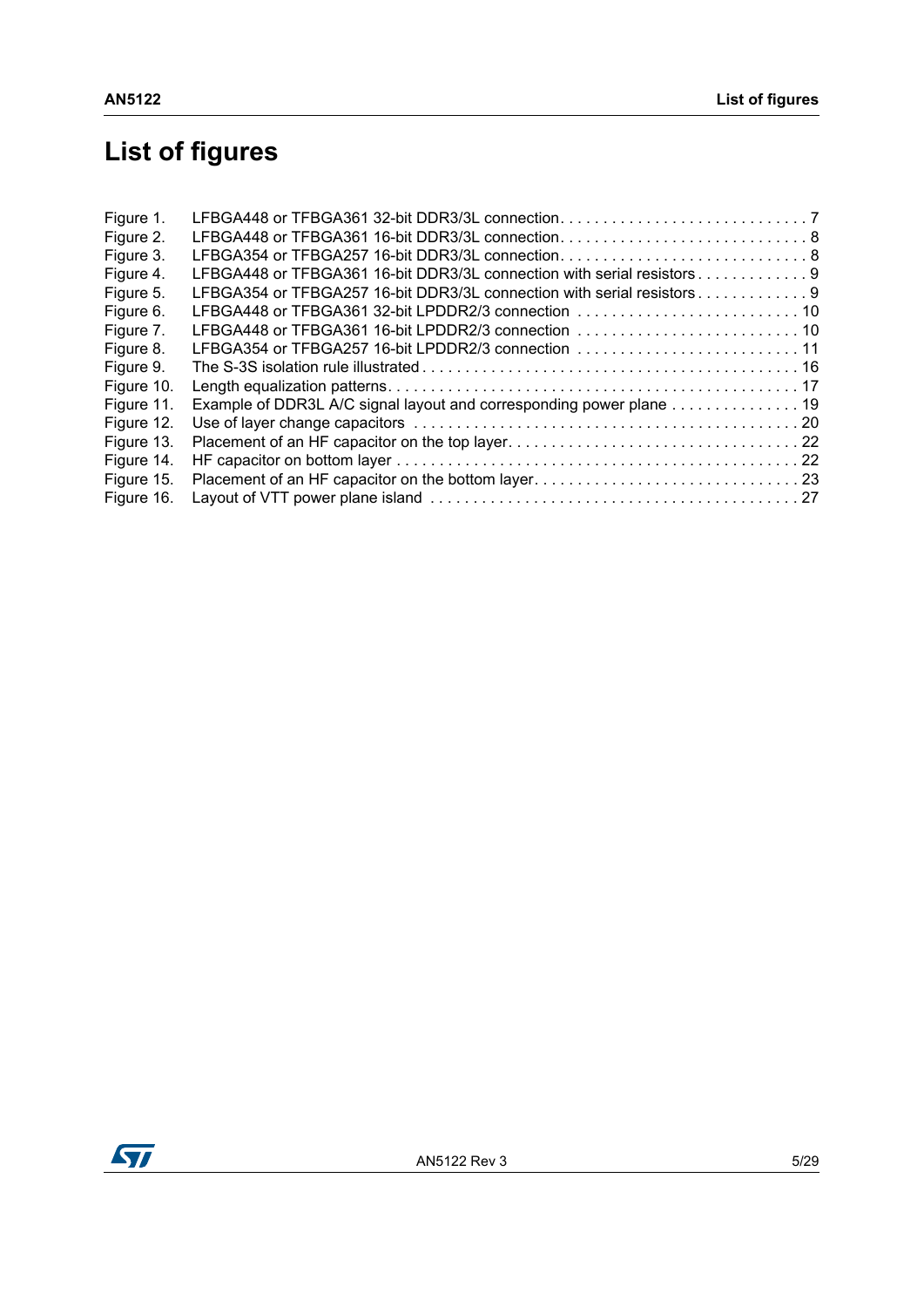## <span id="page-5-0"></span>**1 Design interface constraints**

STM32MP1 Series are STM32 32-bit devices based on Arm<sup>®(a)</sup> Cortex<sup>®</sup> processors.

STM32MP1 Series memory interface can address different types of memory:

- DDR3 and DDR3L with a data rate speed at 1066 Mbps, voltage at 1.5 V for DDR3 and 1.35 V for DDR3L. More information on DDR3 SDRAM can be found on JEDEC DDR3 SDRAM Standard JESD79-3F.
- LPDDR2 and LPDDR3 with a data rate speed at 1066 Mbps, voltage at 1.2 V. More information on LPDDR2 and LPDDR3 can be found on JEDEC LPDDR2 Standard JESD209-2F and JEDEC LPDDR3 Standard JESD209-3C.

Low voltage and high data rate speed contribute to narrower tolerances in terms of read eye opening, and greater risk of system instability.

As a result, there are many constraints and design sensitivities to take into account when working with memory interfaces. For example:

Most signals are single-ended, only the clocks are differential signals.

Signals can be connected point-to-point or in fly-by topology.

There are challenges in designing a DDR interface owing to continuous board-size reductions, which can impose performance limitations on the interface.

In addition, because the DDR connections on both the STM32MP1 Series and memory device interface are fixed, there is very limited flexibility possible in terms of physical layout.

- There is a minimum amount of signal routing required cannot be reduced further.
- There are impedance constraints to be managed.

Basic design rules regarding trace isolation, length equalization, power distribution and decoupling and impedance matching, must be respected to ensure correct signal and power integrity.

This document lists the rules that must be applied in order to implement a state-of-the-art memory interface in 4-layer PCBs.

ST highly recommends to reuse the layout of the ST reference designs.

These layout have been tested and have been proven stable.



a. Arm is a registered trademark of Arm Limited (or its subsidiaries) in the US and or elsewhere.

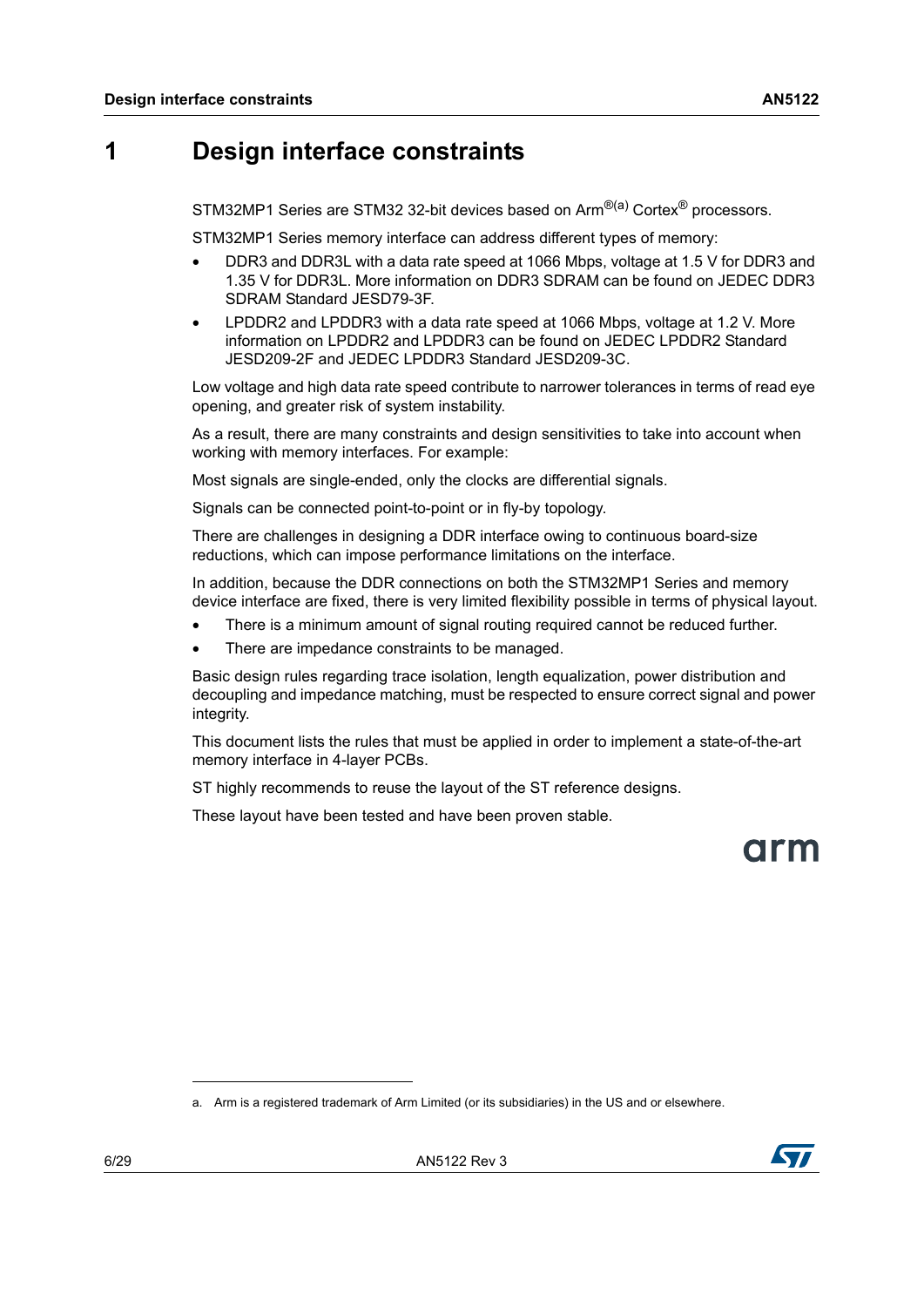## <span id="page-6-0"></span>**2 Memory architecture options**

Several options are possible linked to the package and the type of memory:

<span id="page-6-2"></span>

| Package type        | TFBGA257<br>$(10 \times 10 \text{ mm})$ | LFBGA354<br>$(16 \times 16 \text{ mm})$ | TFBGA361<br>$(12 \times 12 \text{ mm})$ | LFBGA448<br>$(18 \times 18 \text{ mm})$ |
|---------------------|-----------------------------------------|-----------------------------------------|-----------------------------------------|-----------------------------------------|
| 16/32-bit interface | $\overline{\phantom{0}}$                | -                                       |                                         |                                         |
| 16-bit interface    |                                         |                                         | -                                       |                                         |

#### **Table 1. Package summary of STM32MP1 Series**

## <span id="page-6-1"></span>**2.1 32-bit DDR3/DDR3L interface**

For 32-bit DDR3 or DDR3L interface, two 16-bit DDR3/3L are used in fly-by topology.

<span id="page-6-3"></span>

#### **Figure 1. LFBGA448 or TFBGA361 32-bit DDR3/3L connection**

The advantage of this design is that it drives up to 1 GByte memory (2 \*4 Gbits) but it does require a larger PCB footprint.

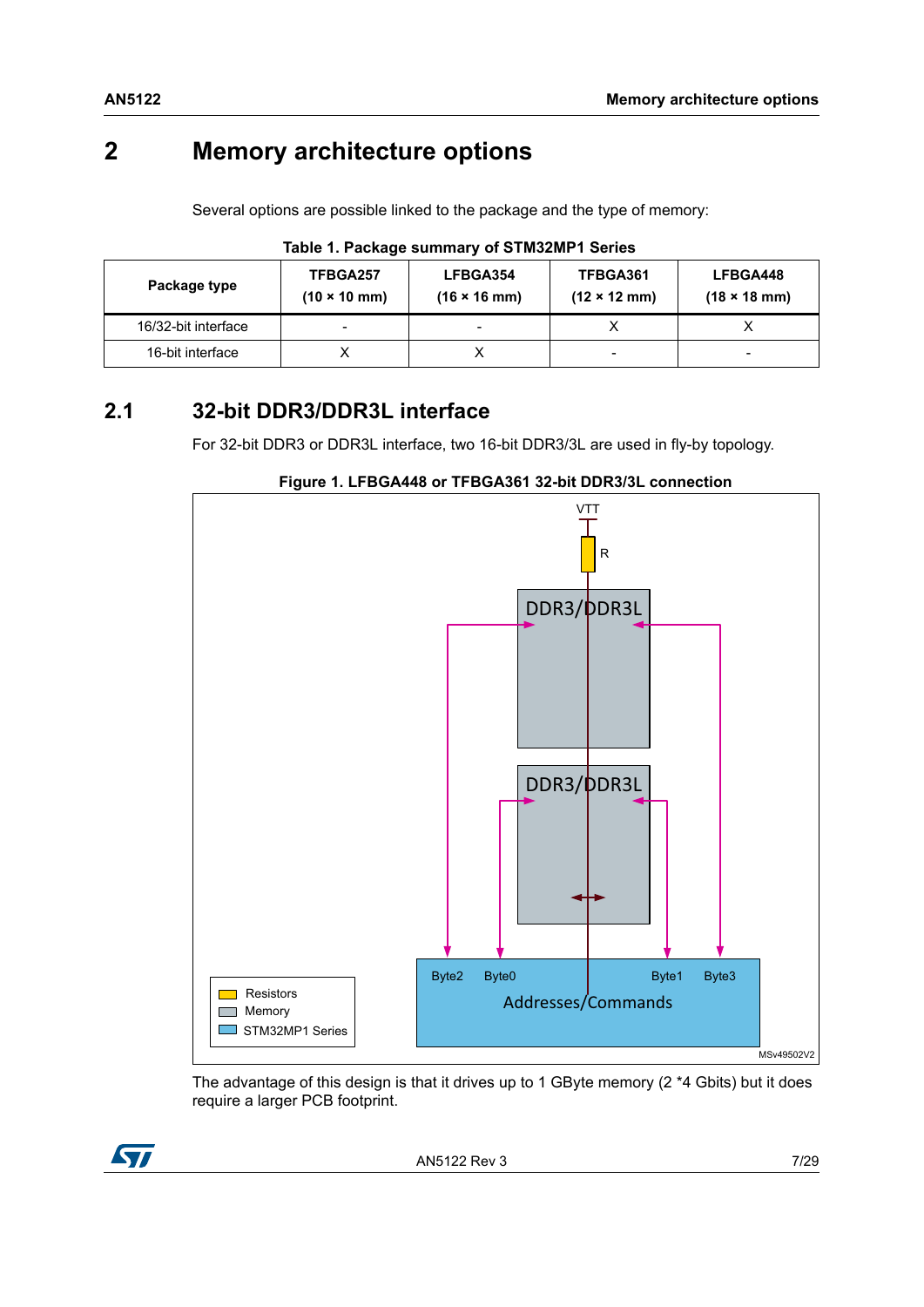## <span id="page-7-0"></span>**2.2 16-bit DDR3/DDR3L interface**

For 16-bit DDR3 or DDR3L interface, one 16-bit DDR3/3L is used.

With this configuration it can drive up to 1 GByte memory (1  $*$  8 Gbits).

On 32-bit interface, only bytes 0 and 1 are used, let bytes 2 and 3 not connected.



<span id="page-7-1"></span>

**Figure 3. LFBGA354 or TFBGA257 16-bit DDR3/3L connection**

<span id="page-7-2"></span>

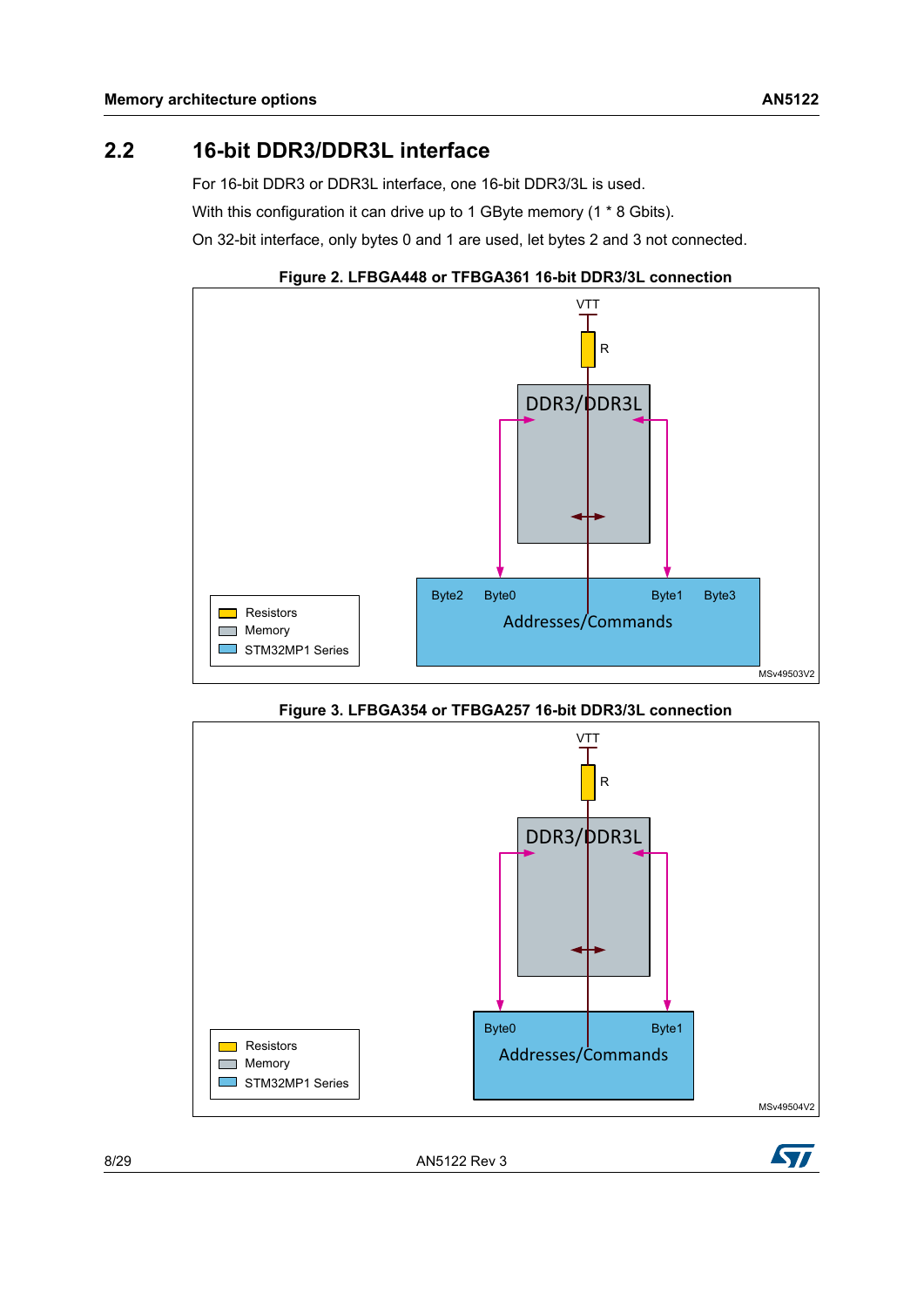Other possibility to connect one DDR3/3L if termination resistors are not used, connect serial resistor on each address and command lines close to STM32MP1 Series.



#### <span id="page-8-0"></span>**Figure 4. LFBGA448 or TFBGA361 16-bit DDR3/3L connection with serial resistors**

#### <span id="page-8-1"></span>**Figure 5. LFBGA354 or TFBGA257 16-bit DDR3/3L connection with serial resistors**



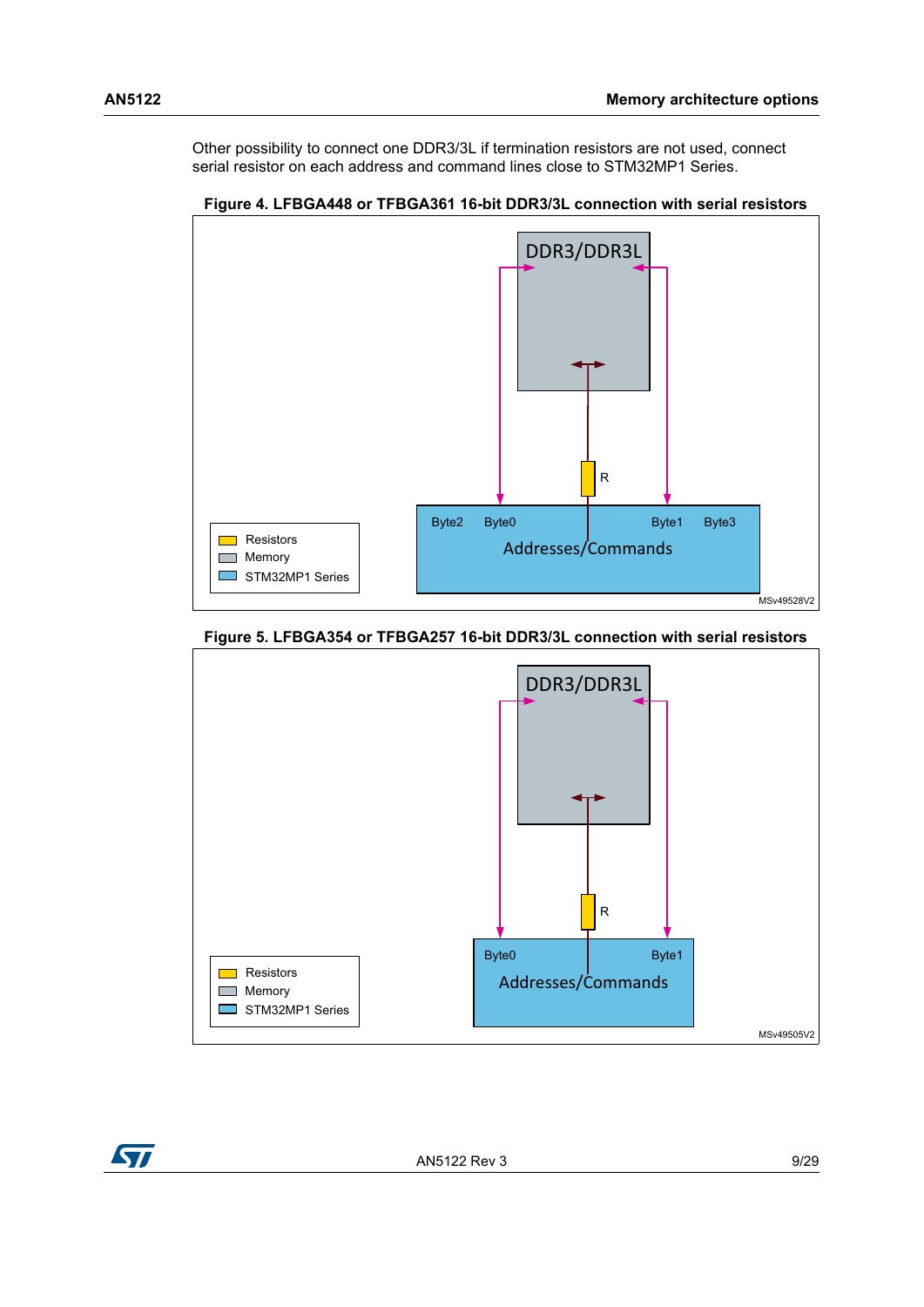## <span id="page-9-0"></span>**2.3 32-bit LPDDR2/LPDDR3 interface**

For 32-bit LPDDR interface, one 32-bit LPDDR2/3 is used in point-to-point connection.

<span id="page-9-2"></span>

#### **Figure 6. LFBGA448 or TFBGA361 32-bit LPDDR2/3 connection**

## <span id="page-9-1"></span>**2.4 16-bit LPDDR2/LPDDR3 interface**

For 16-bit LPDDR interface, one 16-bit LPDDR2/3 is used in point-to-point connection.

On 32-bit interface, only bytes 0 and 1 are used, let bytes 2 and 3 not connected.

<span id="page-9-3"></span>

**Figure 7. LFBGA448 or TFBGA361 16-bit LPDDR2/3 connection**

1[0/29](#page-28-0) AN5122 Rev 3

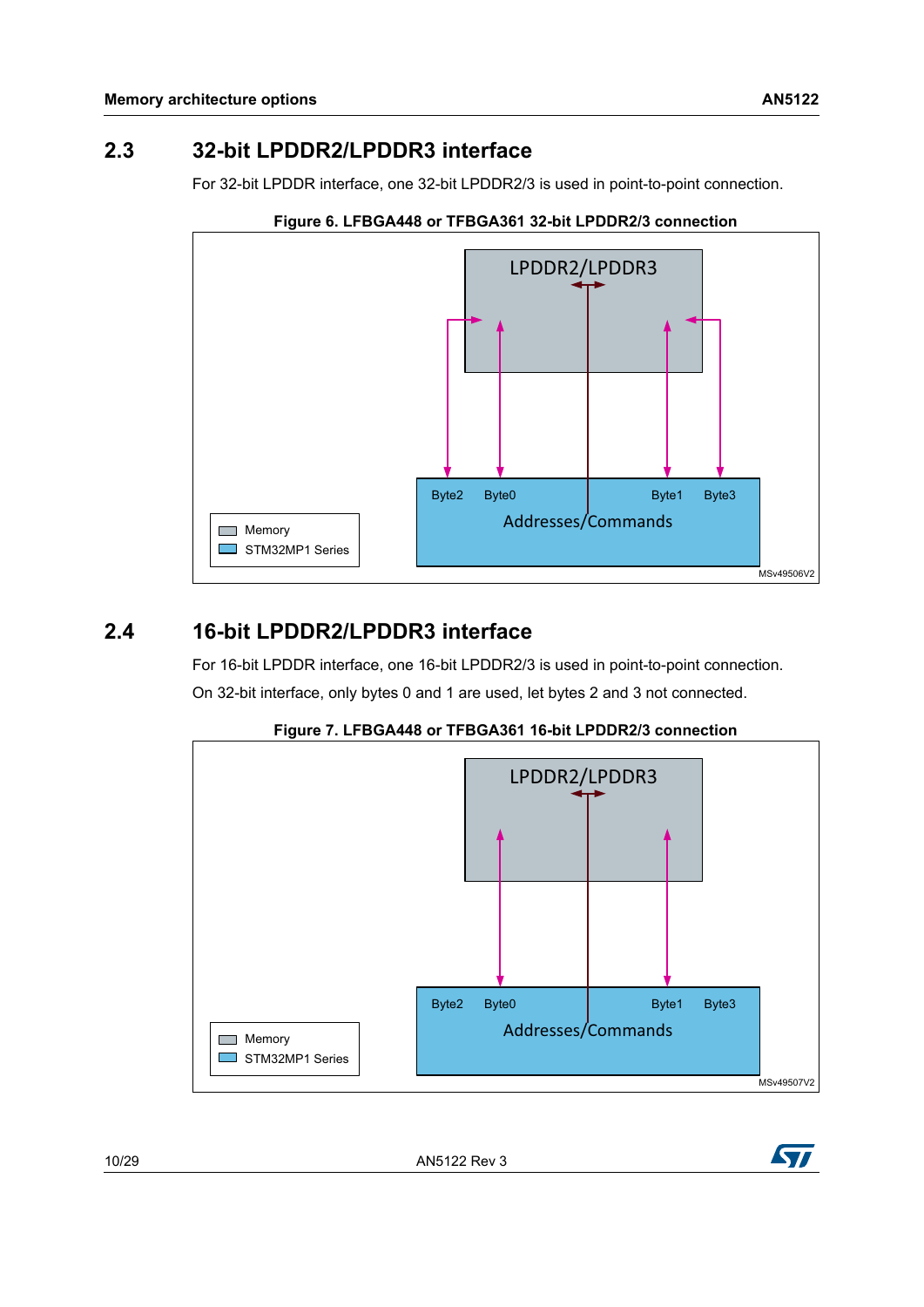<span id="page-10-0"></span>

### **Figure 8. LFBGA354 or TFBGA257 16-bit LPDDR2/3 connection**



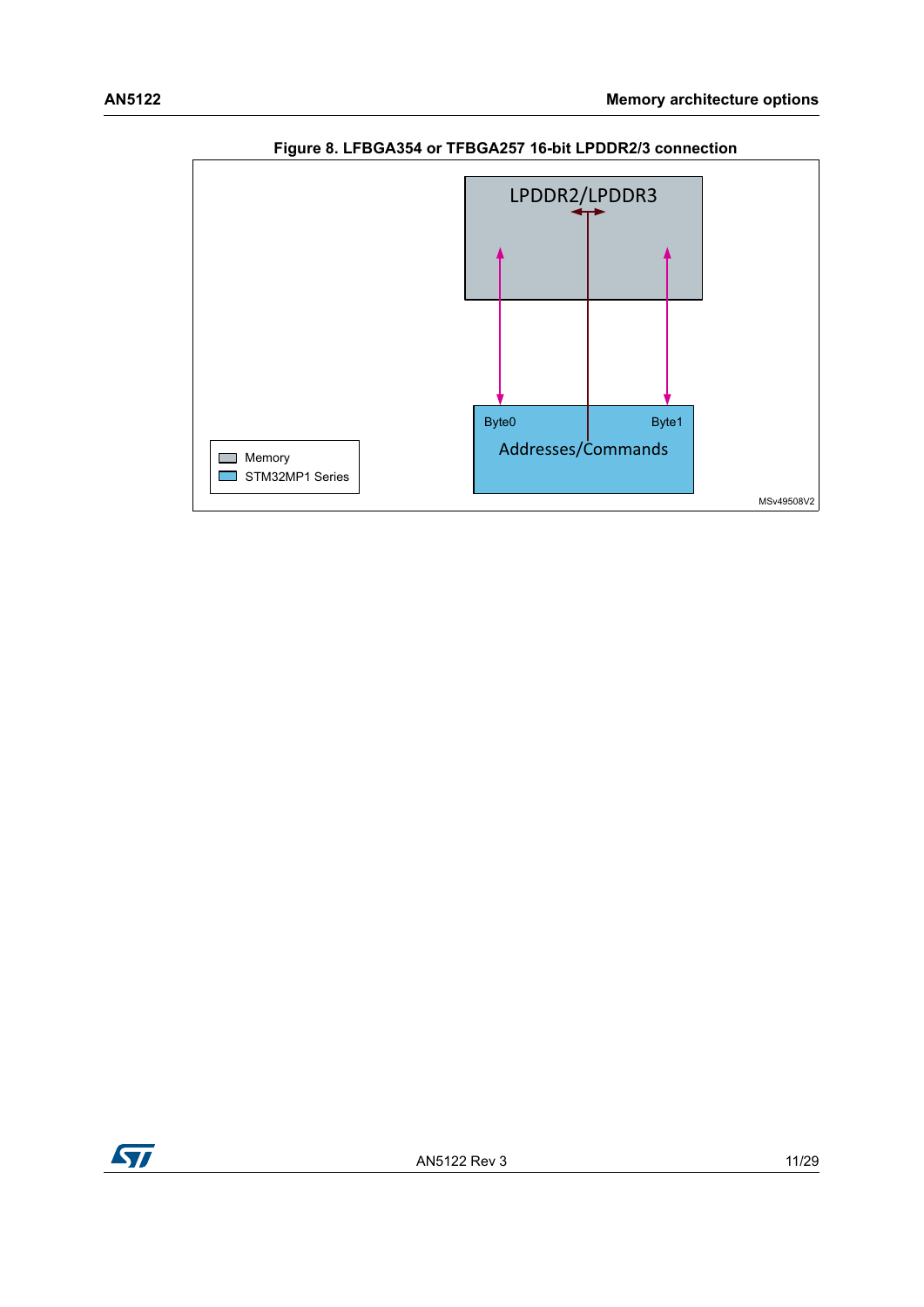## <span id="page-11-0"></span>**3 DDR3/DDR3L schematic implementation**

A DDR implementation should be comprised of the following elements.

## <span id="page-11-1"></span>**3.1 Standard fly-by topology**

A standard fly-by topology is comprised of:

- A distributed A/C bus with 56  $\Omega$  on-board termination at VTT (VDD\_DDR/2)
- A differential clock, distributed to all of the DDR devices
	- Implement a differential termination of the CLK\_N/CLK\_P signals using one 100  $\Omega$ resistor.
- There must be a point-to-point connection of the data bus (4 swappable bytes, and swappable bits in the same byte), including:
	- 32 data signal bits (DQ)
	- 4 data mask signals (DQMx)
	- 4 differential clocks (DQSx\_N/DQSx\_P)

## <span id="page-11-2"></span>**3.2 Cost-optimized point-to-point topology**

This topology can be used when there is a single DDR chip interface. It is comprised of:

- A point-to-point connection of every A/C bus, with no termination on-board
- 33  $\Omega$  serial resistors are recommended for every A/C of the DDR chip, in order to reduce reflection
- The CLK\_N/CLK\_P signals are terminated differentially, by one 100  $\Omega$  resistor.
- Point-to-point connection of the data bus (2 swappable bytes, and swappable bits in the same byte):
	- 16 data signal bits (DQ)
	- 2 data mask signals (DQMx)
	- 2 differential clocks (DQSx\_N/DQSx\_P)

## <span id="page-11-3"></span>**3.3 Miscellaneous signals**

In addition, the following signals should be included in the schematic:

DDR\_RESETN DDR\_RESETN is an asynchronous low speed reset signal from DDR controller to DDR devices. A 10 kΩ pull-down resistor is required. The signal is driven low during the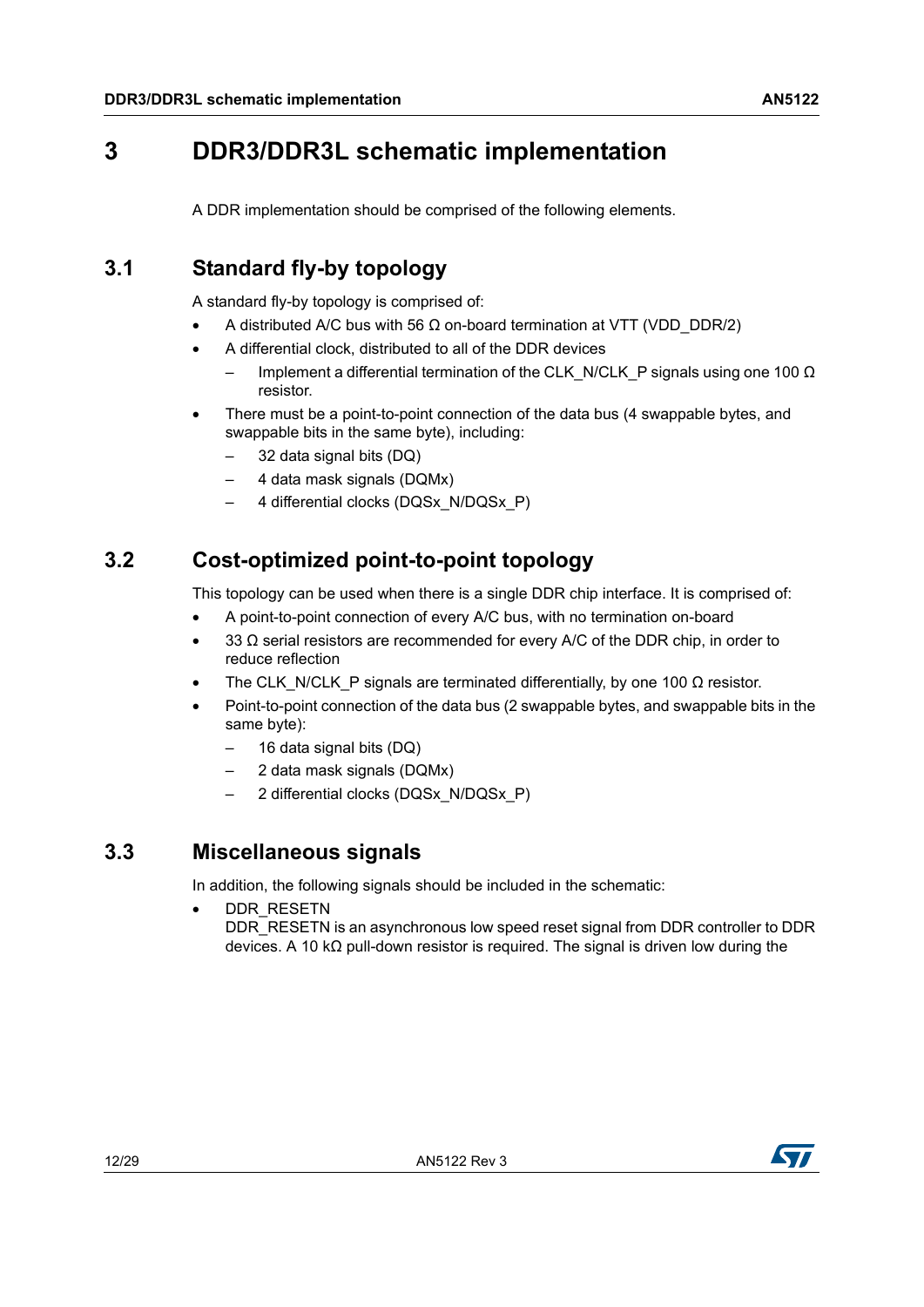power-on or when a reset is required. Otherwise, the signal should be driven high by default.

• ZQ

This signal requires, for DDR impedance calibration, that resistors are placed between the signal balls and ground as follows:

- a 240  $\Omega$  (+/- 1%) resistor must be placed between the ZQ ball on each DDR chip and the GND plane.
- a 240 Ω (+/- 1%) resistor must also be placed between the ZQ ball of STM32MP1 Series and the GND plane.
- CKE

CKE enables (registered HIGH) and disables (registered LOW) internal circuitry and clocks on the DRAM. A 10 kΩ pull-down resistor is required.

#### <span id="page-12-0"></span>**3.4 Power supply and reference voltages**

The following power supply and reference voltage components must be provided:

• VREF reference voltage (equal to VDD\_DDR /2)

This is the reference voltage required by STM32MP1 Series and DDR3/3L devices, in order to properly sample A/C and data signals. Its noise level must remain very low, as described in the JEDEC standard.

Two solutions proposed:

- Independent VREF generators (VREFCA, VREFDQ) for each device. Each VREF generator is based on a 2 k $\Omega$  (+/- 1%) resistance bridge from VDD\_DDR plus a local 100 nF decoupling capacitor. The reference voltage, VREF, should be generated as close as possible to its corresponding ball.
- Common VREF for each device. VREF generator from external IC is delivered to each device with a local 100 nF decoupling capacitor. STPMIC can deliver VREF.
- VTT power supply (equal to VDD\_DDR /2) The VTT power supply is only used in DDR3/3L interfaces using fly-by topology. This is the termination voltage for address and control (A/C) signals. External VTT voltage generator recommended. STPMIC can deliver VTT. Strong VTT decoupling required, as close as possible to termination resistors.
- VDD\_DDR power plane This is the DDR interface power supply, equal to 1.5 V (1.425-1.575 V) for DDR3 or 1.35 V (1.283-1.45 V) for DDR3L. This plane requires mandatory decoupling capacitors relative to the GND plane with bulk capacitors and HF capacitors close to each of the power supply pins for DDR and STM32MP1 Series.

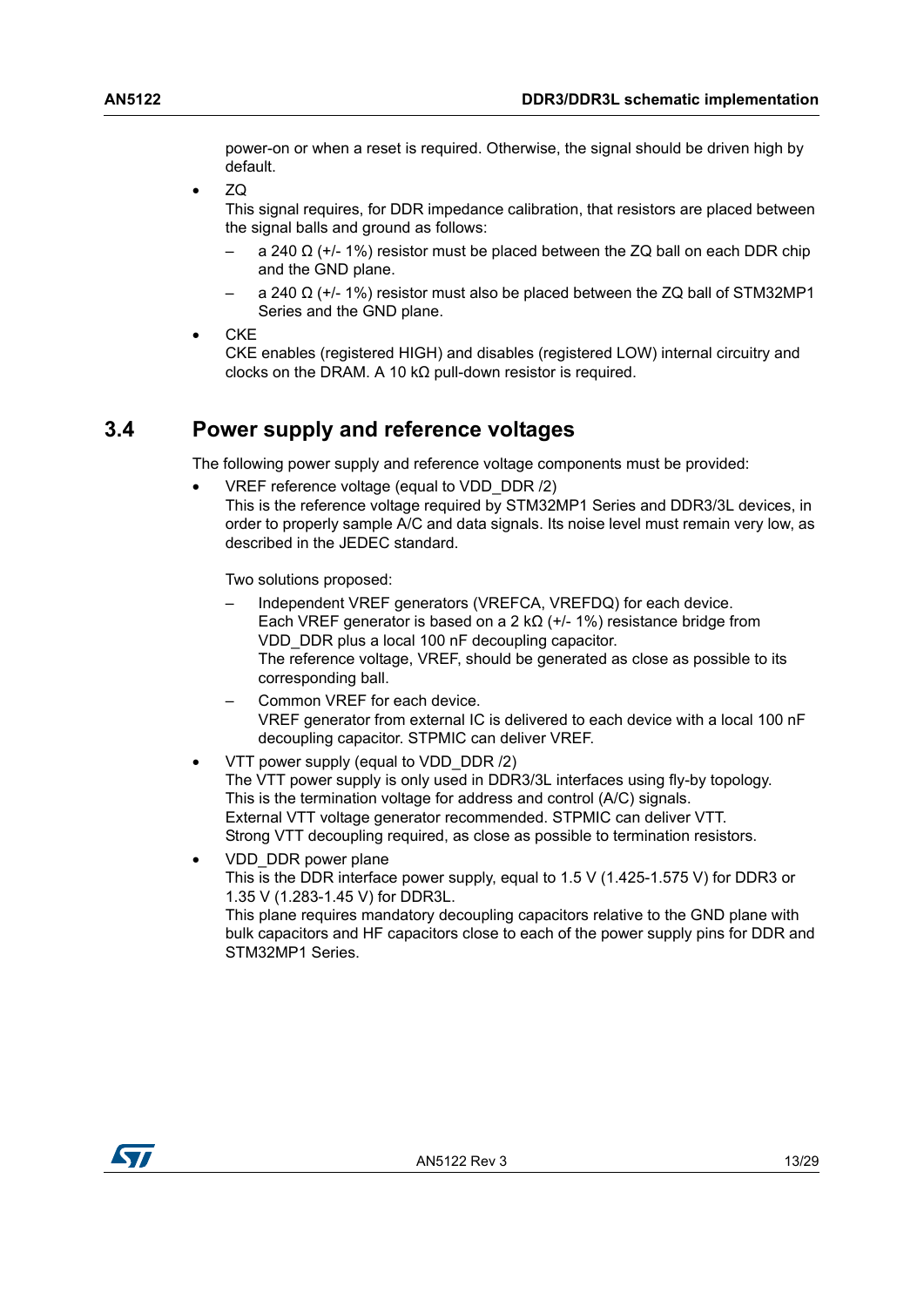## <span id="page-13-0"></span>**4 LPDDR2/LPDDR3 schematic implementation**

A LPDDR2/3 implementation should be comprised of the following elements.

## <span id="page-13-1"></span>**4.1 Point-to-point topology**

A standard point-to-point topology is comprised of:

- A distributed 12 A/C signals
- A differential clock with differential termination of the CLK\_N/CLK\_P signals using one 100 Ω resistor.
- There must be a point-to-point connection of the data bus (4 bytes with 32-bit LPDDR2/3 or 2 bytes with 16-bit LPDDR2/3), including:
	- 32 data signal bits (DQ). Byte 0 of LPDDR2/3 must be connected to byte 0 of STM32MP1 Series but there is no possibility to swap bits in this byte. The 3 others bytes are swappable, and bits in the same byte are swappable.
	- 4 data mask signals (DQMx).
	- 4 differential clocks (DQSx\_N/DQSx\_P).

## <span id="page-13-2"></span>**4.2 Miscellaneous signals**

In addition, the following signals should be included in the schematic:

• ZQ

This signal requires, for LPDDR2/3 impedance calibration, that resistors are placed between the signal balls and ground as follows:

- $-$  a 240 Ω (+/- 1%) resistor must be placed between the ZQ ball on LPDDR2/3 chip and the GND plane.
- a 240  $\Omega$  (+/- 1%) resistor must also be placed between the ZQ ball of STM32MP1 Series and the GND plane.
- CKE

CKE enables (registered HIGH) and disables (registered LOW) internal circuitry and clocks on the DRAM. A 10 kΩ pull-down resistor is required.

## <span id="page-13-3"></span>**4.3 Power supply and reference voltages**

The following power supply and reference voltage components must be provided:

• VREF reference voltage (equal to VDD2\_DDR /2) This is the reference voltage required by STM32MP1 Series and LPDDR2/3, in order to properly sample A/C and data signals. Its noise level must remain very low, as described in the JEDEC standard.

Two solutions proposed:

– Independent VREF generators (VREFCA, VREFDQ). Each VREF generator is based on a 2 k $\Omega$  (+/- 1%) resistance bridge from VDD2\_DDR plus a local 100 nF decoupling capacitor.

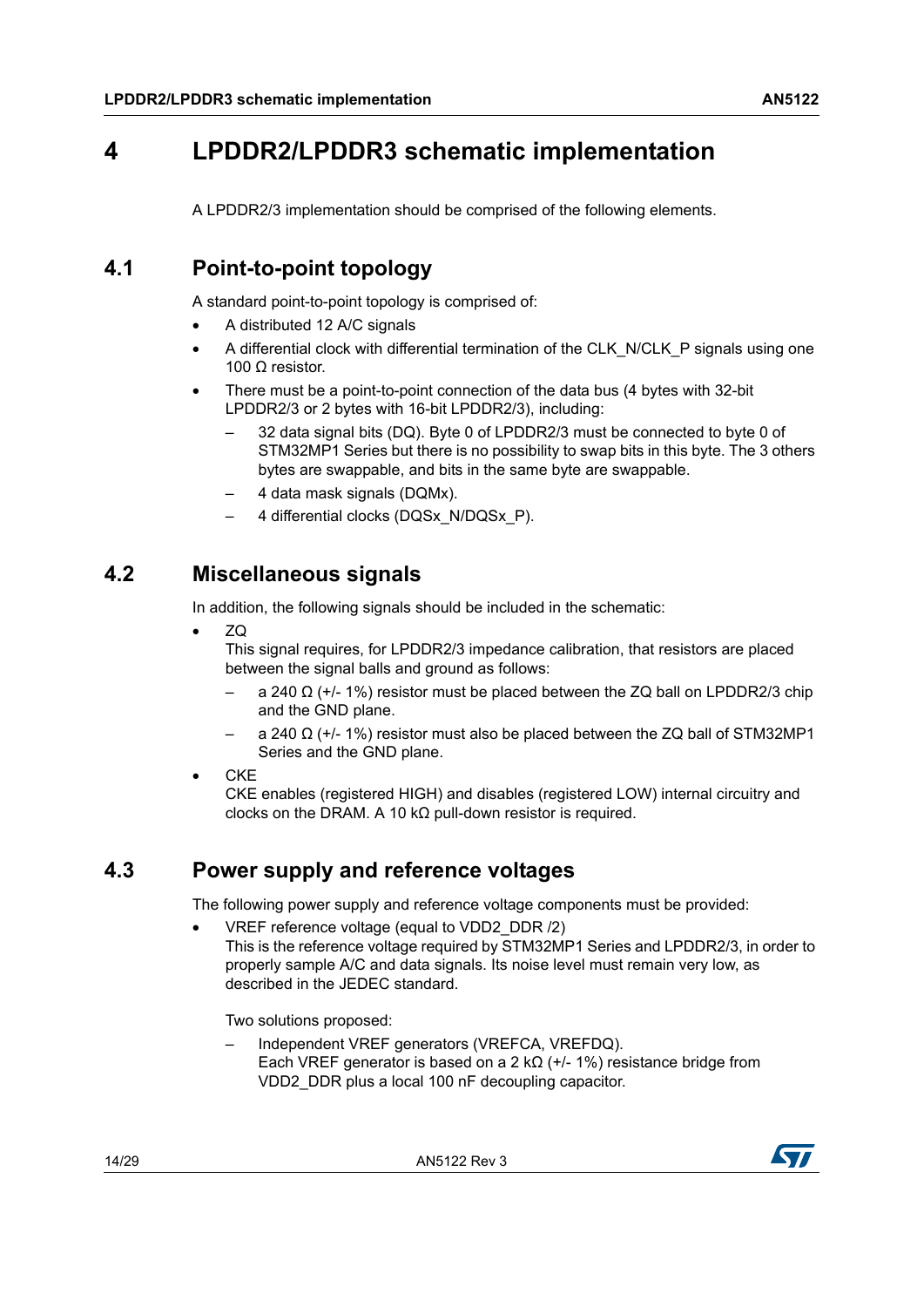The reference voltage, VREF, should be generated as close as possible to its corresponding ball.

- Common VREF (VREFCA, VREFDQ). VREF generator from external IC is delivered to LPDDR2/3 with a local 100 nF decoupling capacitor. STPMIC can deliver VREF.
- VDD2\_DDR power plane This is the LPDDR2/3 interface power supply, equal to 1.2 V (1.14-1.30 V). This plane requires mandatory decoupling capacitors relative to the GND plane with bulk capacitors and HF capacitors close to each of the power supply pins for LPDDR2/3 and STM32MP1 Series.
- VDD1\_DDR power supply This is the core power supply of LPDDR2/3, equal to 1.8 V (1.7-1.95 V).

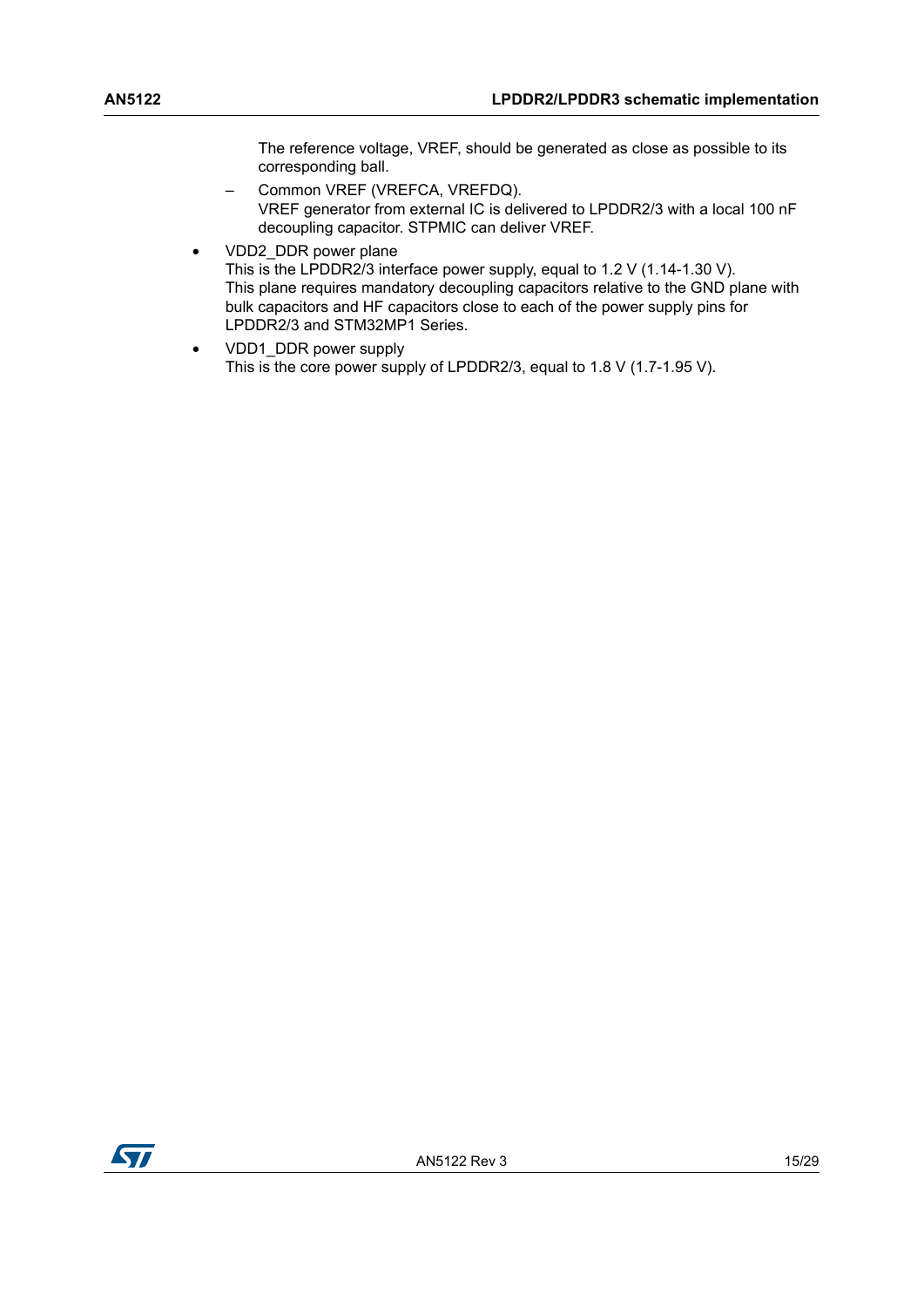## <span id="page-15-0"></span>**5 PCB design considerations**

The basic PCB design considerations to take into account are detailed in the following sections. This is a non-exhaustive list of good practices to follow for sensitive-signal designs.

## <span id="page-15-1"></span>**5.1 Trace isolation distance**

A minimum isolation distance must be provided around every trace, in order to reduce crosstalk, glitches and jitter caused by neighboring traces (sometimes referred to as 'aggressors').

#### **S-3S isolation rule**

If S is the distance between a trace and its reference plane (the GND plane for top-layer traces, and the PWR plane for bottom-layer traces), a trace is said to be isolated if the distance between it and its direct neighbors is greater or equal than 3 x S. *[Figure](#page-15-2) 9* shows this rule in practice.

<span id="page-15-2"></span>

In other words, S-3S is the minimum isolation/spacing rule.

If more space between traces is available, it must be used to dispatch signals (S-4S, S-10S…).The more space there is between traces, the better the signal isolation and noise immunity is.

The S-3S rule is not applicable below BGA devices (memory and STM32MP1 Series) because of fan-out constraints.

When the S-3S rule is not applicable, the length of the segments that are in conflict with the rule, must be minimized.

Layouts using an S-1S layout must be avoided as often as possible. If the S-3S rule is not applicable, maximizing the distance between traces as much as possible (S-2S rule) is preferable to using an S-1S layout.

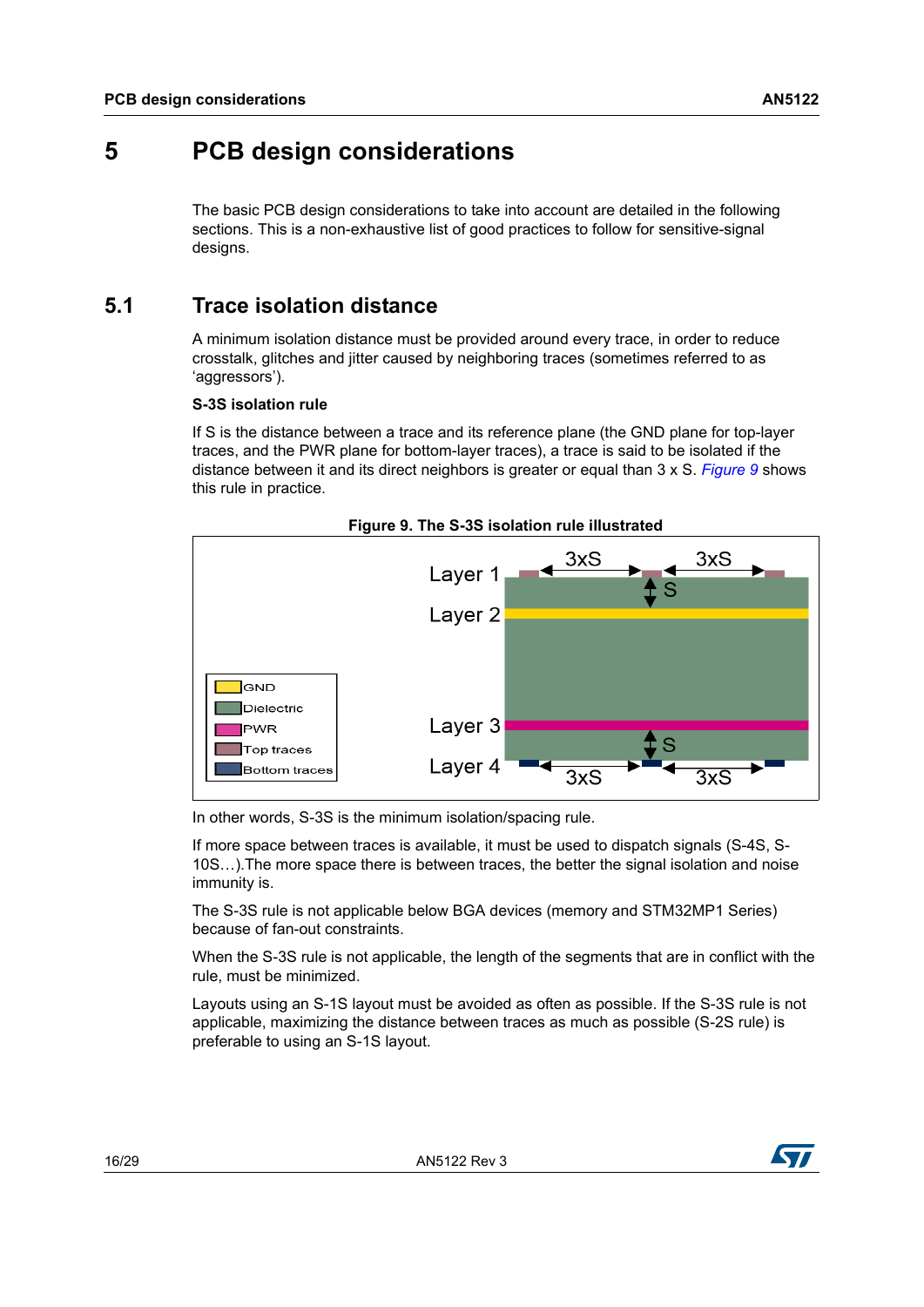## <span id="page-16-0"></span>**5.2 Length equalization**

Signals of the same group must have matched setup and hold timings when they arrive at their destination. Owing to this, trace length equalization may be required, so that these timing constraints are met.

The whole signal path must be considered (from the STM32MP1 Series die to the memory chip), taking into account the package and PCB lengths.

For data signals, internal delay adjustment capability may allow the removal or reduction of length equalization requirements.

#### Length equalization patterns

When routing traces to equalize lengths, some patterns should be preferred over others. For example, serpentines are not recommended, as they can provoke orthogonal propagation which compromises signal integrity.

Switchback patterns are preferred.

<span id="page-16-1"></span>

#### **Figure 10. Length equalization patterns**

The S-3S isolation rule must also be applied within the equalization pattern, meaning that the minimum distance between sections of the same trace should be greater or equal to S-3S.

In the case of differential signals:

- Intra-pair length equalization is not allowed
- The spacing between N and P must be constant
- The mean value length of N and P signals should be considered for a differential pair:

$$
Lsig = \frac{LsigN + LsigP}{2}
$$

ST templates and length equalization tables can be used to help simplify the task of equalizing signal trace lengths. These tables include the trace lengths of the packages. Please contact your local ST sales representative to obtain these.

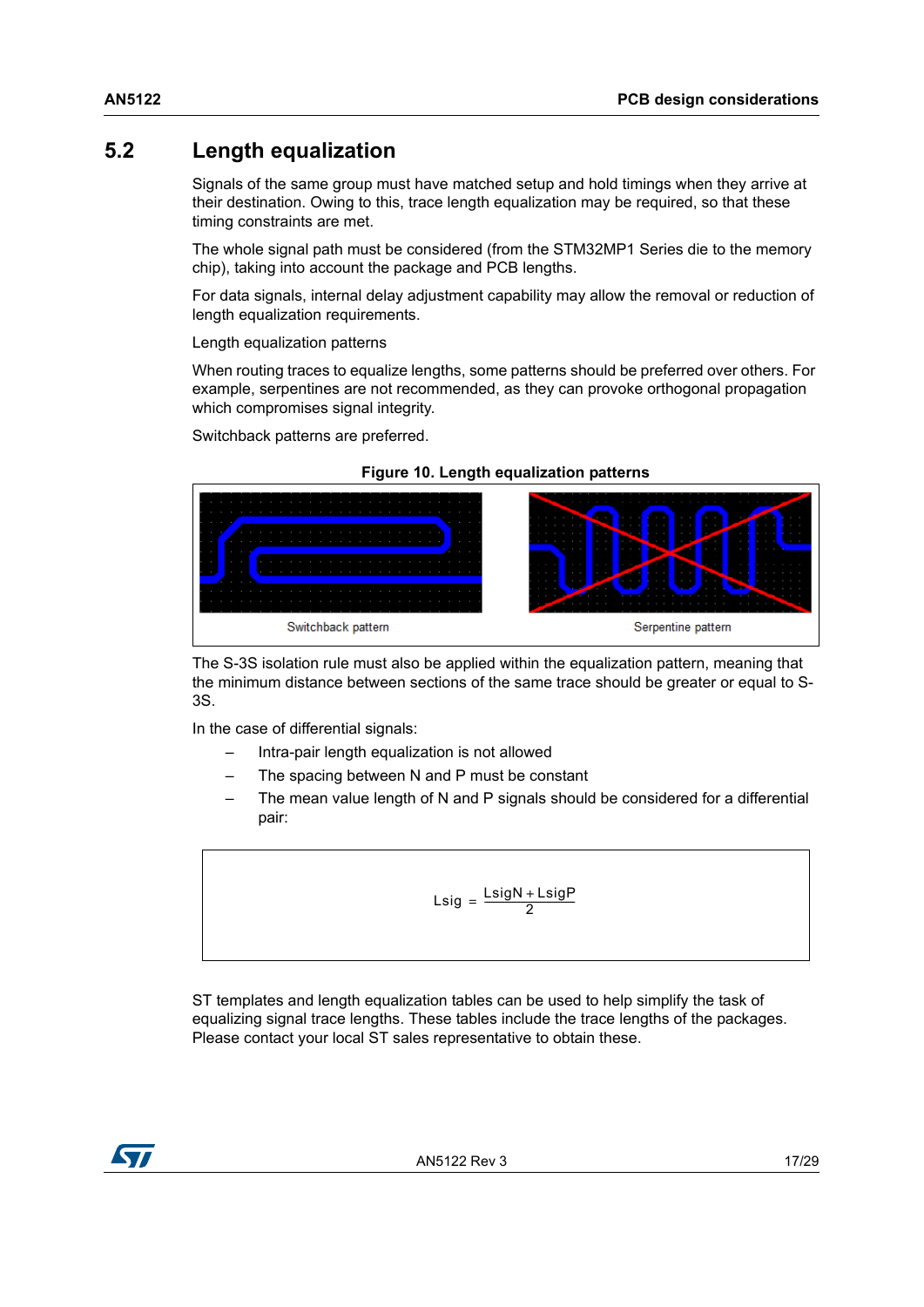### <span id="page-17-0"></span>**5.3 Impedance**

In general, driver impedance (ZDRV) is usually 34 Ω or 40  $Ω$ , while on-die termination impedance (ZODT) is usually 60 Ω.

Board impedance must be controlled in order to guarantee proper transmission line setup, in accordance with trace geometry (width and spacing) and the stack-up of the board.

For DDR3/3L, LPDDR2/3 interfaces, ST recommends the following impedances:

- For single-ended signals: 55 Ω +/- 10%.
- For differential signals: 100 Ω differential +/- 10%.

## <span id="page-17-1"></span>**5.4 Layer allocation for 4-layer boards**

Layers must be allocated and implemented as detailed below, without exception:

- Top layer
	- This layer is dedicated to those traces with the highest sensitivity.
	- The traces are referenced to the unified, internal ground (GND) plane.
	- There are no impedance breaks.
	- There is no coupling allowed to noisy power supplies.
- Layer 2 (GND) internal layer
	- This is the unified internal ground plane.
	- It must be connected by a matrix of vias to the top and bottom GND areas.
- Layer 3 (VDD\_DDR for DDR3/3L or VDD\_DDR2 for LPDDR2/3) internal layer
	- This is the dedicated power supply plane, which supplies on board power distribution.
- Bottom layer
	- This is a second signal layer used for traces. It is possible to have impedance breaks in this layer, due to the discontinuity of the reference power supply plane.

## <span id="page-17-2"></span>**5.5 VDD\_DDR power plane specification**

In normal practice, A/C signals are laid out on the bottom layer of the 4-layer PCB.

The internal layer 3 must be a unified VDD\_DDR (VDD\_DDR2 for LPDDR2/3) power plane, which fully overlaps the memory bottom-layer signals, in order to avoid any impedance breaks due to traces referenced to multiple power planes.

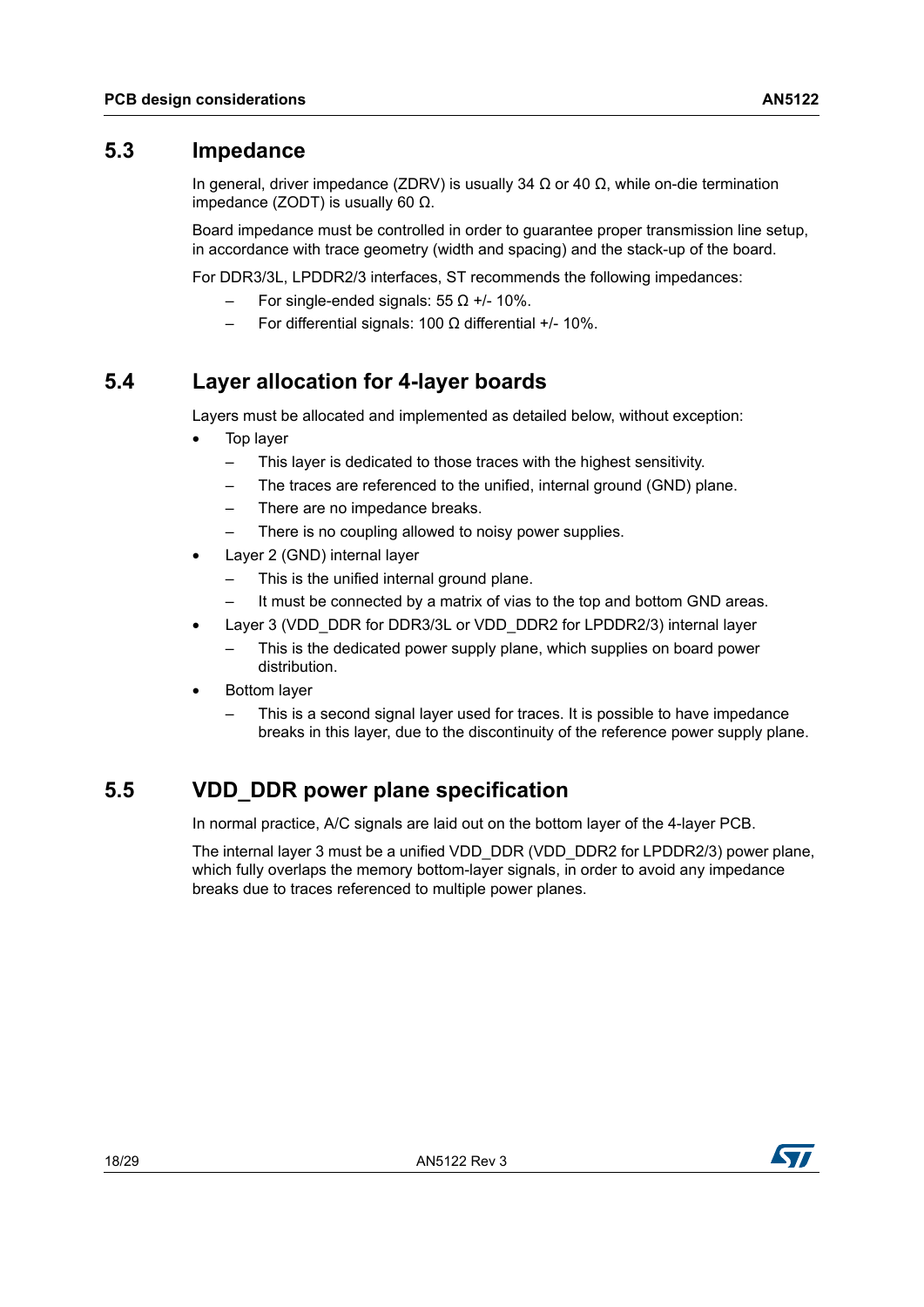<span id="page-18-1"></span>

**Figure 11. Example of DDR3L A/C signal layout and corresponding power plane**

## <span id="page-18-0"></span>**5.6 Layer change capacitors**

When a sensitive signal moves from the top layer of the PCB to the bottom layer (or vice versa), a 100 nF capacitor must be placed as close as possible to the signal via.

It should be connected from one side to the layer 2 (GND), and from the other side, to the layer 3 (VDD\_DDR for DDR3/3L, VDD\_DDR2 for LPDDR2/3).

This design requirement is absolutely necessary in order to provide an HF return current reference path to the signal.

The capacitor can be placed on either the bottom or top layer (as shown in *[Figure](#page-19-1) 12*).

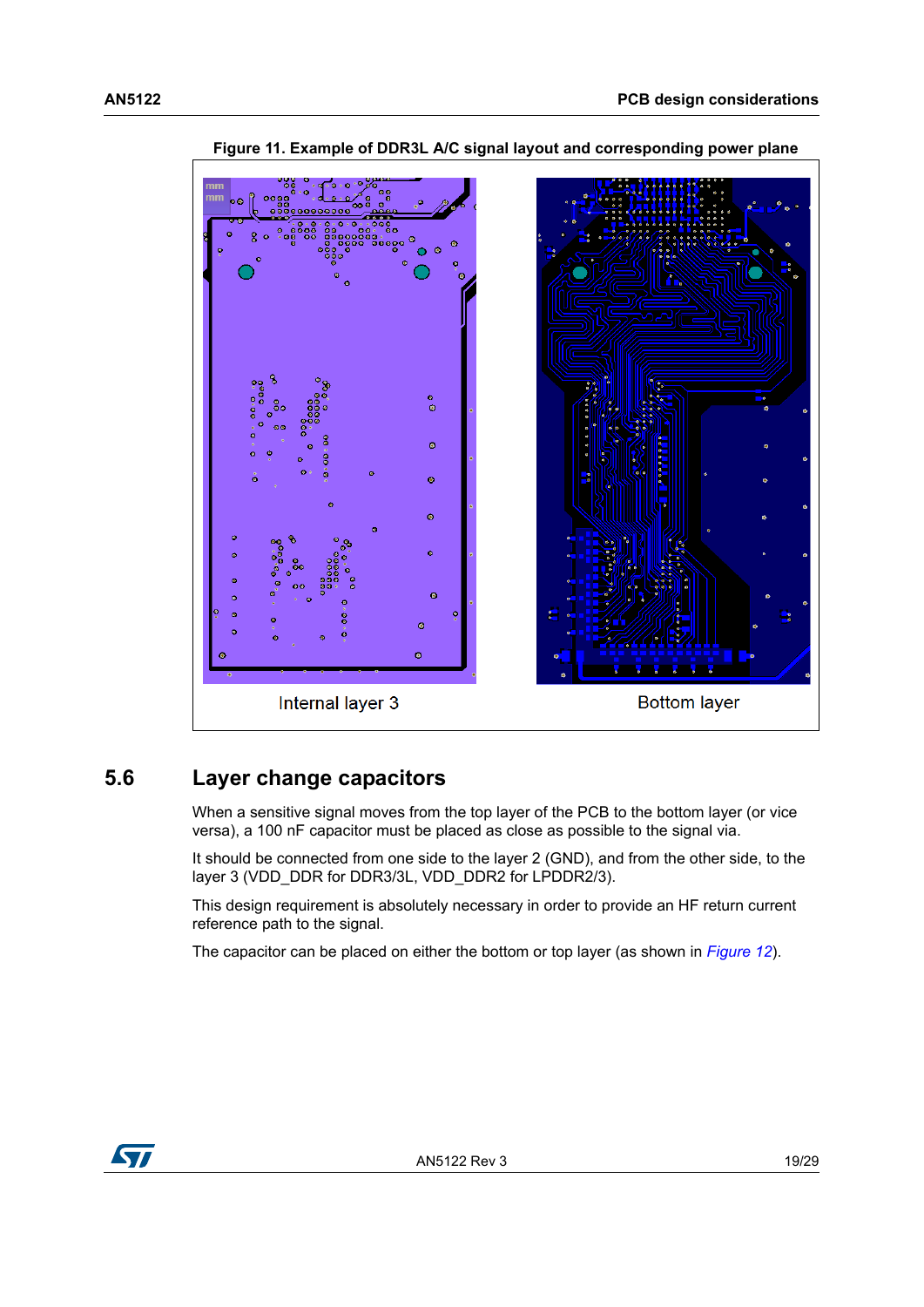<span id="page-19-1"></span>

**Figure 12. Use of layer change capacitors**

In practice, when multiple signals are changing layers in the same area of the PCB (such as in the case of A/C bus distribution), it may become impossible to place a single capacitor close to each via.

The solution in this case is to add a single capacitor for a group of vias. You should try to use as many capacitors as is practical for your board design, and these should be placed as close to the via area as possible.

## <span id="page-19-0"></span>**5.7 Types of decoupling capacitors**

Power integrity is essential for avoiding voltage drops and by consequence, eye closure and erroneous data transmission.

Core and sensitive power supplies (like VDD\_DDR) must be laid out using internal power planes, using maximum width, in order to minimize distribution impedance.

In addition to this, decoupling capacitors are required. There are two types:

• Bulk capacitors

These capacitors provide an on-board energy tank for low-frequency, high-current needs. Capacitance values can range from 10 μF to 100 μF. You should refer to ST reference design to choose a capacitor value appropriate for your power supply. Bulk capacitors do not need to be placed very close to their destination.

• HF capacitors

HF (high frequency) capacitors provide a local energy tank for high-frequency current bursts. HF capacitors must be placed as close as possible to the destination (power pins or balls).It is better practice to implement fewer capacitors, but placed in optimum position, in order to reduce connection inductance.

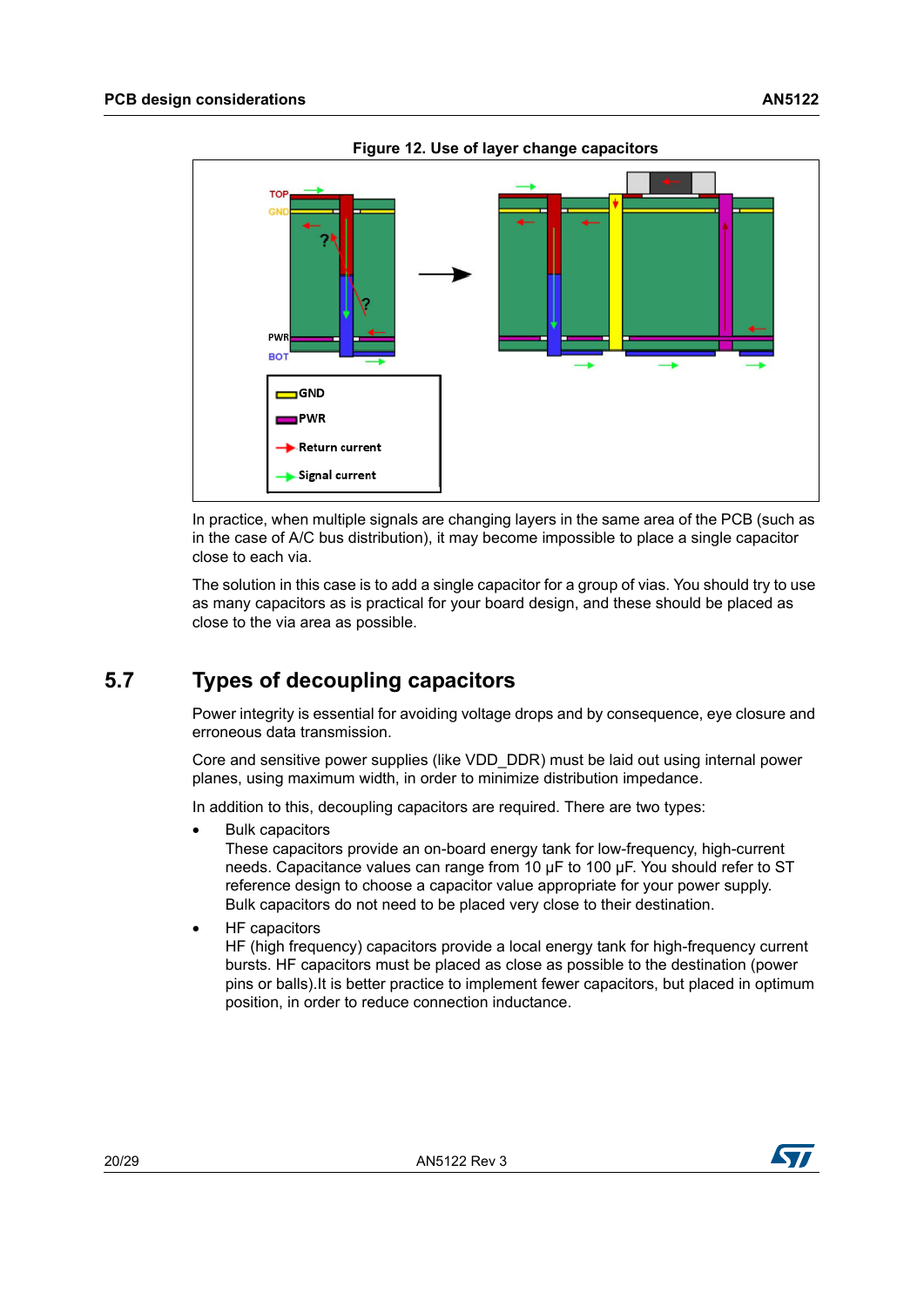## <span id="page-20-0"></span>**5.8 Minimizing connection inductance with HF capacitors of decoupling capacitors**

Decoupling capacitor placement must ensure minimum connection inductance.

The closer the capacitor is to its destination, the more efficient it is. This is particularly true for HF capacitors.

Another factor is whether the capacitor is place on the top or bottom layer.

Putting capacitors on the top layer can provide far better decoupling efficiency than placement on the bottom layer.

However, the choice of where capacitors are located can be constrained by BGA fan-out.

For this reason, we look at best practices for capacitor placement in order to minimize connection inductance and improve decoupling efficiency, for both top and bottom layers.

#### <span id="page-20-1"></span>**5.8.1 Placing capacitors on the top layer**

Capacitors placed on the top layer of PCBs cannot be very close to BGA balls, due to package constraints.

However, if a capacitor is connected by a direct top-layer power trace to the BGA ball, its connection inductance remains smaller than if the capacitor is located much closer, but on the bottom layer, owing to the GND layer position in the stack-up (the GND is the return current layer).

The amount of connection inductance that results is directly linked to the area of the current loop.

Therefore top layer placement offers:

- Pros
	- a small current loop area, resulting in low connection inductance and good decoupling capability.
	- It allows free space on the bottom layer for other signal layouts. As memory A/C trace layouts are usually on the bottom layer, this allows more flexibility for A/C length equalization/spacing requirements.
- Cons
	- Placement of capacitors on the top layer is very often not possible for main BGA decoupling because of fan-out constraints.

When possible, try to place an HF capacitor on the top layer, with a top-layer direct power connection. The layer 2 (GND) provides a close return path, which results in a small current loop area and optimal decoupling efficiency.

For example, in the layout shown in *[Figure](#page-21-1) 13*, the resulting current loop area is:

Current loop area =  $0.1 \times D$ 

So, if D equals 5 mm, the current loop area is in the region of 0.5 mm².

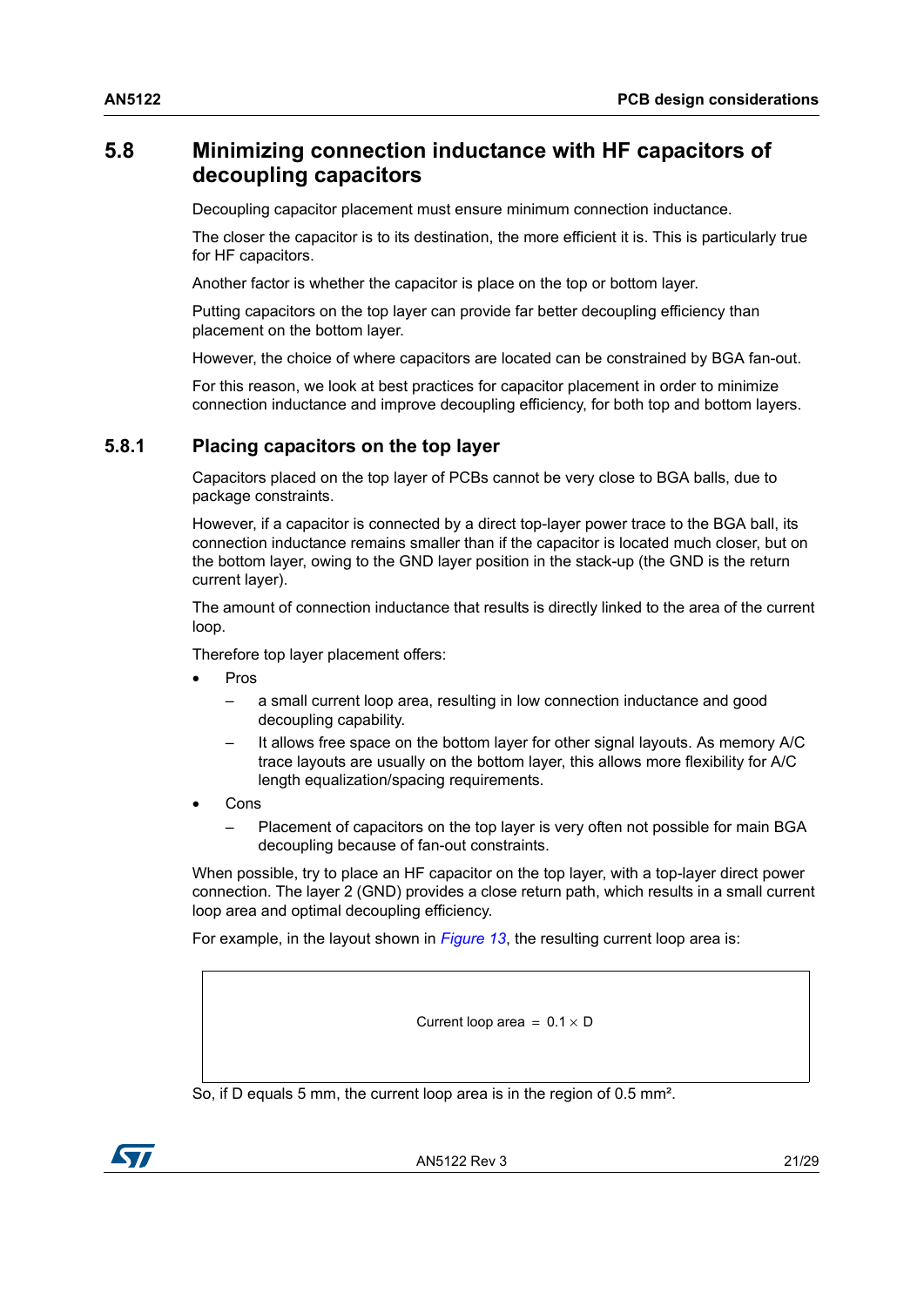<span id="page-21-1"></span>

**Figure 13. Placement of an HF capacitor on the top layer**

#### <span id="page-21-0"></span>**5.8.2 Placing capacitors on the bottom layer**

When top-layer decoupling is not possible, placement of capacitors must be on the bottom layer.

While the connection inductance is higher than for top-layer capacitor placement, due to the bigger current loop area, bottom layer placement remains most of the time the only decoupling option for main BGA. Following some basic implementation rules allow for an optimization of this placement. For best results, place the capacitor right below the BGA balls.



<span id="page-21-2"></span>

When placing HF capacitors on the bottom layer, aim to have the shortest possible connections, and a good via placement directly below the BGA, as shown in *[Figure](#page-21-2) 14*.

In the following example, the resulting current loop area is:

Current loop area =  $1.5 \times D$ 



22/[29](#page-28-0) AN5122 Rev 3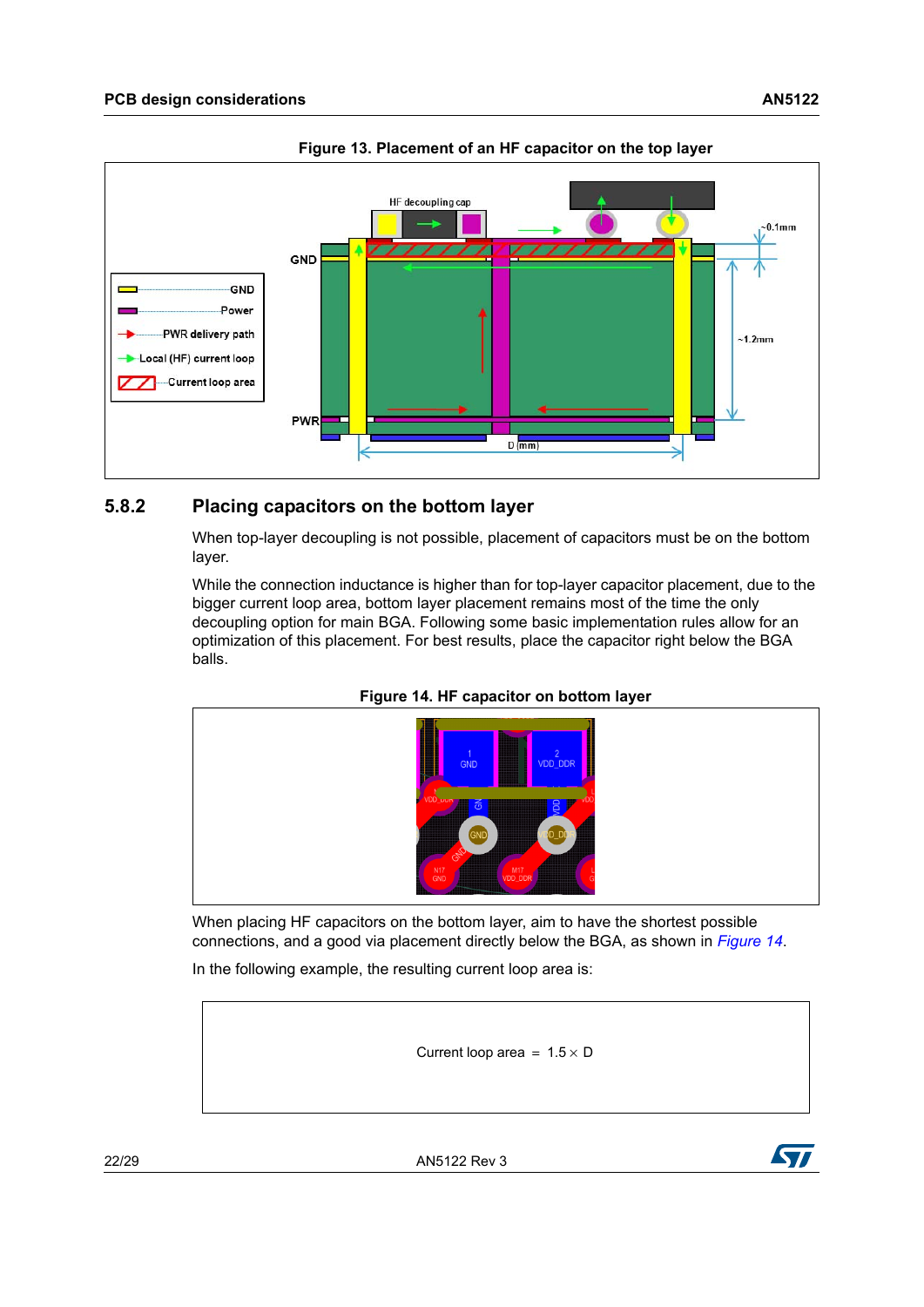If D equals 1.0 mm, the resulting current loop area is 1.5 mm<sup>2</sup>, as compared to 0.5 mm<sup>2</sup> for a top-layer placement at a 5 mm distance.

In other words, a capacitor situated on the top layer, 15 mm from the power ball, would have the same efficiency as a capacitor situated on the bottom layer, directly below the power ball.

This illustrates the higher efficiency of top-layer capacitor placement relative to bottom-layer placement.

<span id="page-22-0"></span>

**Figure 15. Placement of an HF capacitor on the bottom layer**

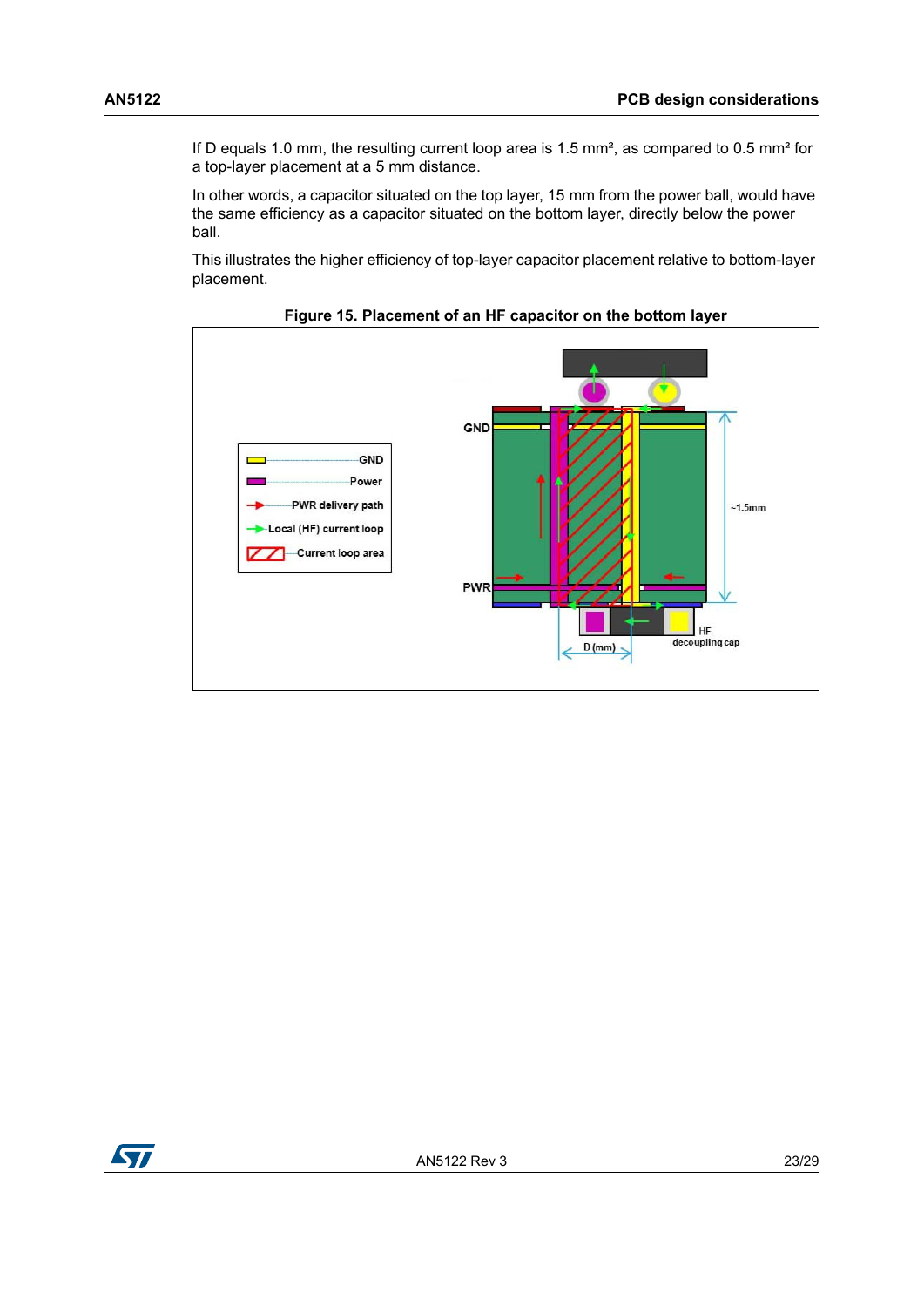## <span id="page-23-0"></span>**6 Memory layout rules**

Based on the basic PCB design rules, here is a code of best practice rules that should be applied, by signal type, on memory interface.

## <span id="page-23-1"></span>**6.1 Data signal rules for 32-bit memory interfaces**

There are four different/independent signal groups over 4 bytes:

- Byte0 =  $DQ[7:0]$ , DQM0, DQS0 N and DQS0 P,
- Byte1 =  $DQ[15:8]$ , DQM1, DQS1  $N$  and DQS1  $P$ ,
- Byte2 = DQ[23:16], DQM2, DQS2\_N and DQS2\_P,
- Byte3 = DQ[31:24], DQM3, DQS3\_N and DQS3\_P,

For these data signals, please apply the following rules:

- These data signals should only be routed on the top layer of the PCB.
- Apply the S-3S isolation rule as a minimum, wherever possible. The only exceptions should be made when signals are very close to the memory chip or STM32MP1 Series, due to the constraints of high via density and BGA pitch. When the S-3S rule is not applicable, the layout must be designed to optimize the isolation rule (S-2S, S-1.5S…). Segments, where S-1S is the only option, must be as short as possible.
- For DDR3 and DDR3L, as fly-by topology is used with two 16-bit DDR3/3L, do not apply the same length equalization on-board for all bytes, but apply the rule below to the bytes of first DDR3/3L together and to the bytes of second DDR3/3L together:
	- DQ or DQM to DQS\_N/DQS\_P +/- 40 mils (1.016 mm)
	- Length of DQS\_N/DQS\_P must be from 0 to 590 mils (14.986 mm) shorter than CLK\_N / CLK\_P length (CLK\_N/CLK\_P must be the longest traces).
	- Length of the bytes of second DDR3/3L compared to length of the bytes of first DDR3/3L 1300 mils (33.02 mm) max
- For LPDDR2 and LPDDR3, as point-to-point topology is used, apply the rule below to each byte:
	- $-$  DQ or DQM to DQS\_N/DQS\_P +/- 40 mils (1.016 mm)
	- Length of DQS, N/DQS, P must be from 0 to 590 mils (14.986 mm) shorter than CLK\_N / CLK\_P length (CLK\_N/CLK\_P must be the longest traces).

Trace length  $=$  substrate length  $+$  via length  $+$  board track length

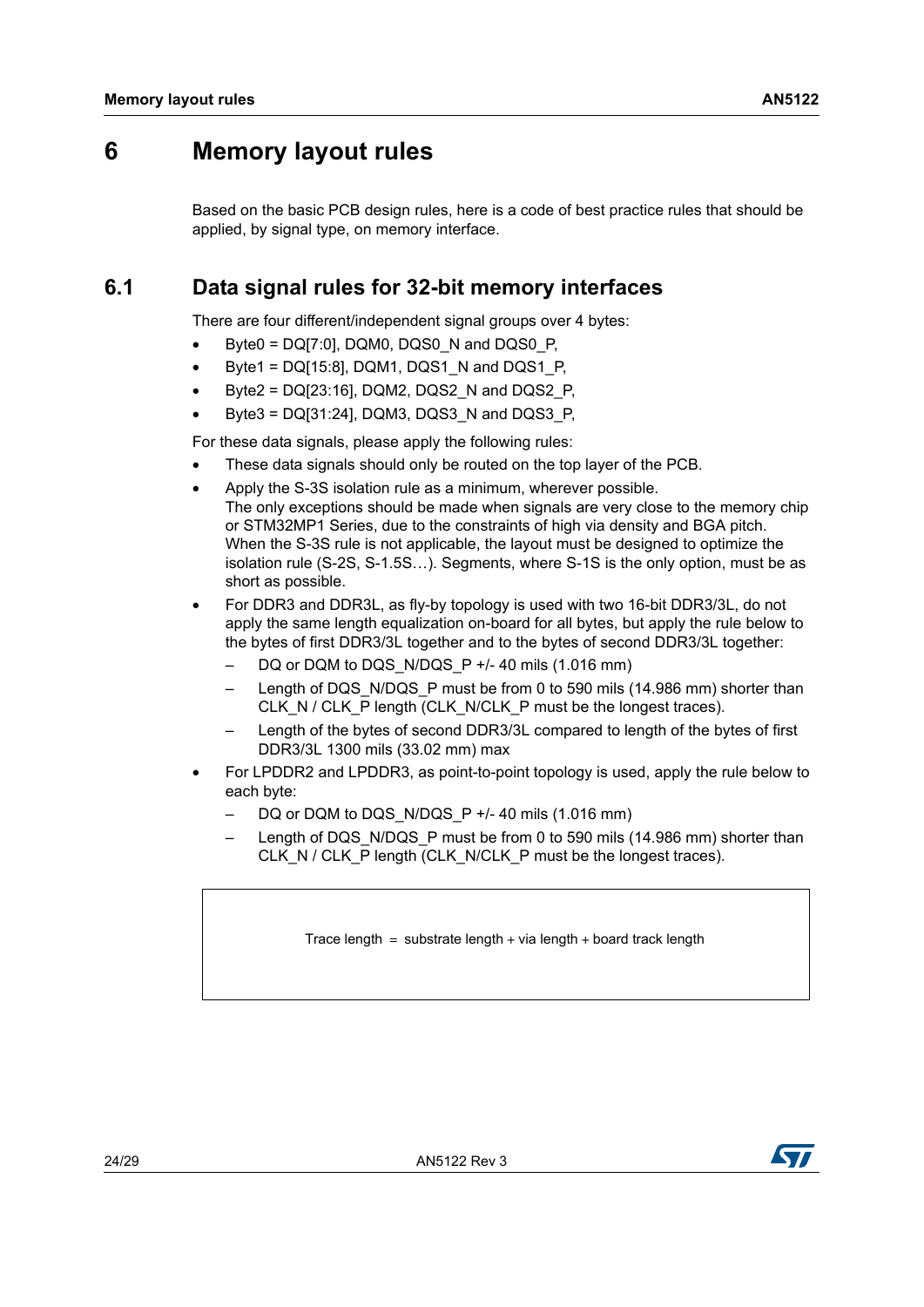```
Differential trace length (DSQS_N/DQS_P) = \frac{Irac}{Irac}{2}Trace length N + Trace length P
```
– Always refer to the ST reference design for signal ordering, BGA fan-out and layout examples.

## <span id="page-24-0"></span>**6.2 Data signal rules for 16-bit memory interfaces**

There are two different/independent signal groups over 2 bytes:

- Byte0 =  $DQ[7:0]$ , DQM0, DQS0\_N and DQS0\_P
- Byte1 =  $DQ[15:8]$ , DQM1, DQS1 N and DQS1 P

With one 16-bit DDR3/3L or LPDDR2/3, the rules below are applied to both bytes:

- DQ or DQM to DQS\_N/DQS\_P +/- 40 mils (1.016 mm)
- Length of DQS, N/DQS, P must be from 0 to 590 mils (14.986 mm) shorter than CLK\_N / CLK\_P length (CLK\_N/CLK\_P must be the longest traces).

With two 8-bit DDR3/3L in fly-by topology, the rules below are applied to byte 0 and byte 1, for sure track lengths of byte 0 are not the same than track lengths of byte 1:

- DQ/DQM to DQS\_N/DQS\_P +/- 40 mils  $(1.016$  mm)
- Length of DQS\_N/DQS\_P must be from 0 to 590 mils (14.986 mm) shorter than CLK\_N / CLK\_P length (CLK\_N/CLK\_P must be the longest traces).
- Length of byte 1 compared to length of byte 0 1300 mils (33.02 mm) max

## <span id="page-24-1"></span>**6.3 Address and control (A/C) signal rules**

The following signals are included in these groups:

- For DDR3/3L A[15:0], BA[2:0], RASN, CASN, WEN, CSN, CKE, ODT, CLK\_N, CLK\_P
- For LPDDR2/3 A[9:0], CSN, CKE, CLK\_N, CLK\_P

The following design rules should be applied for A/C signals:

- The PCB bottom layer must be used for A/C distribution to memory devices. The top layer is reserved for connections to the memory chip (stubs) and A/C bus crossing.
- Apply the S-3S isolation rule as a minimum, wherever possible. The only exceptions should be made when signals are very close to the memory chip or STM32MP1 Series, due to the constraints of high via density and BGA pitch. When the S-3S rule is not applicable, the layout must be designed to optimize the isolation rule (S-2S, S-1.5S…). Segments, where S-1S is the only option, must be as short as possible.
- Length equalization rules: Length of A/C must be from 0 to 40 mils (1.016 mm) shorter than CLK\_N / CLK\_P length CLK\_N / CLK\_P maximum length 4.72 inch (12 cm)

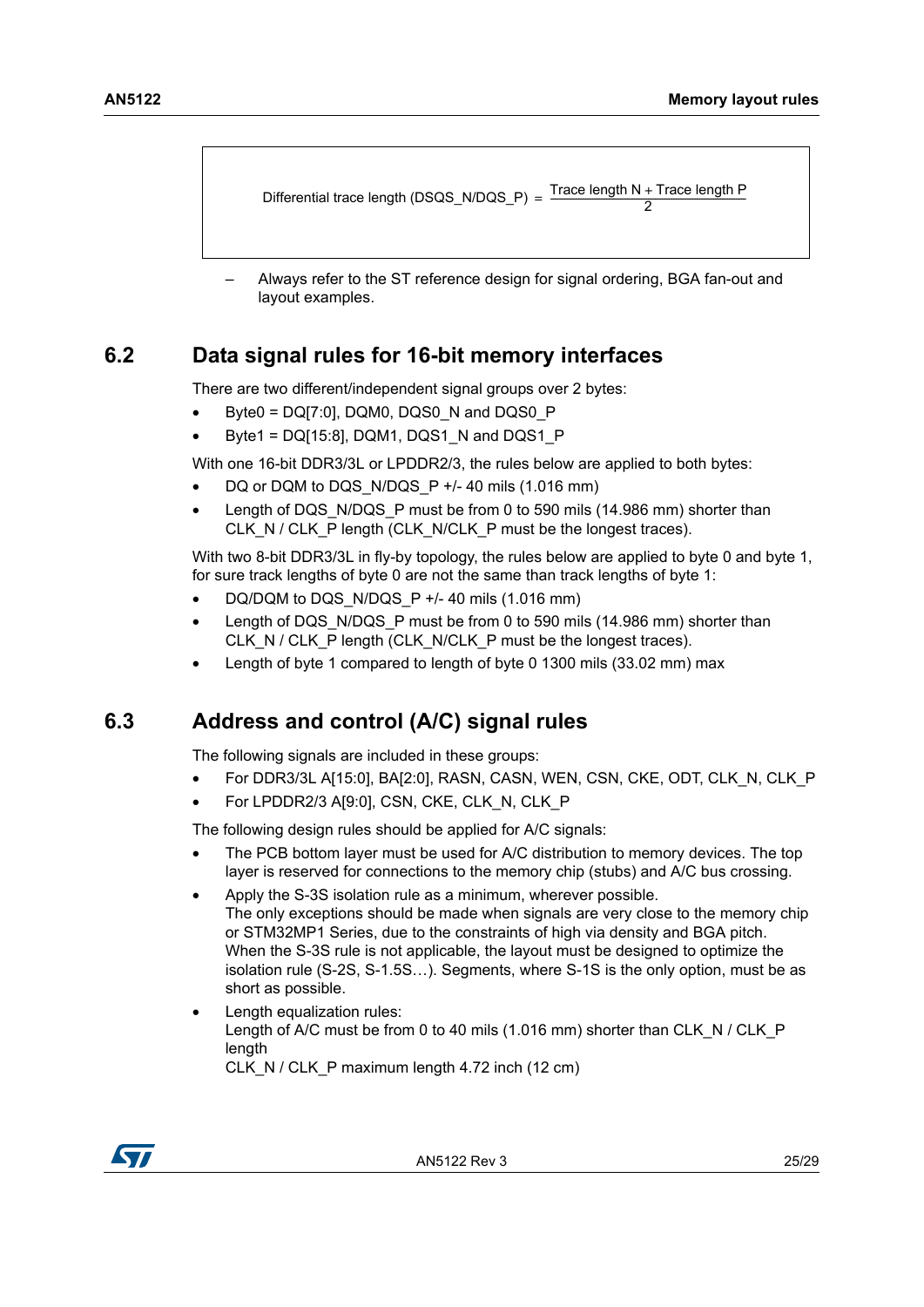Trace length  $=$  substrate length  $+$  via length  $+$  board track length

Differential trace length (CLK\_N/CLK\_P) =  $\frac{\text{Trace length N + Trace length P}}{2}$ 

• In case of fly-by topology used for DDR3/3L: Length of A/C, CLK\_N/CLK\_P of first DDR3/3L compared to length of A/C, CLK\_N/CLK\_P of second DDR3/3L1300 mils (33.02 mm) max.

Always refer to the ST reference design for signal ordering, BGA fan-out and layout examples.

## <span id="page-25-0"></span>**6.4 ZQ signal**

This signal should be laid out so that the trace from the ball to the reference resistor is as short as possible. Care should be taken to ensure good isolation from any noisy aggressor signals.

## <span id="page-25-1"></span>**6.5 Power plane rules**

Power planes must be designed in accordance with the following rules.

#### <span id="page-25-2"></span>**6.5.1 VDD\_DDR (VDD\_DDR2 for LPDDR2/3) power plane**

- It should be a unified power plane at layer 3.
- This power plane must overlap every DDR3/3L (LPDDR2/3) trace on the bottom layer, in order to avoid impedance discontinuities.
- The VDD DDR power plane's connection to the VDD DDR power supply, to the STM32MP1 Series and to each memory device, must be done by multiple vias.
- Standard decoupling rules must be applied:
	- Bulk capacitors must be placed between the voltage regulator and the STM32MP1 Series and memory devices
	- HF decoupling capacitors must be placed as close as possible to each of the power pins, following the low-connection-induction recommendations outlined in *[Section 5.8](#page-20-0)*.

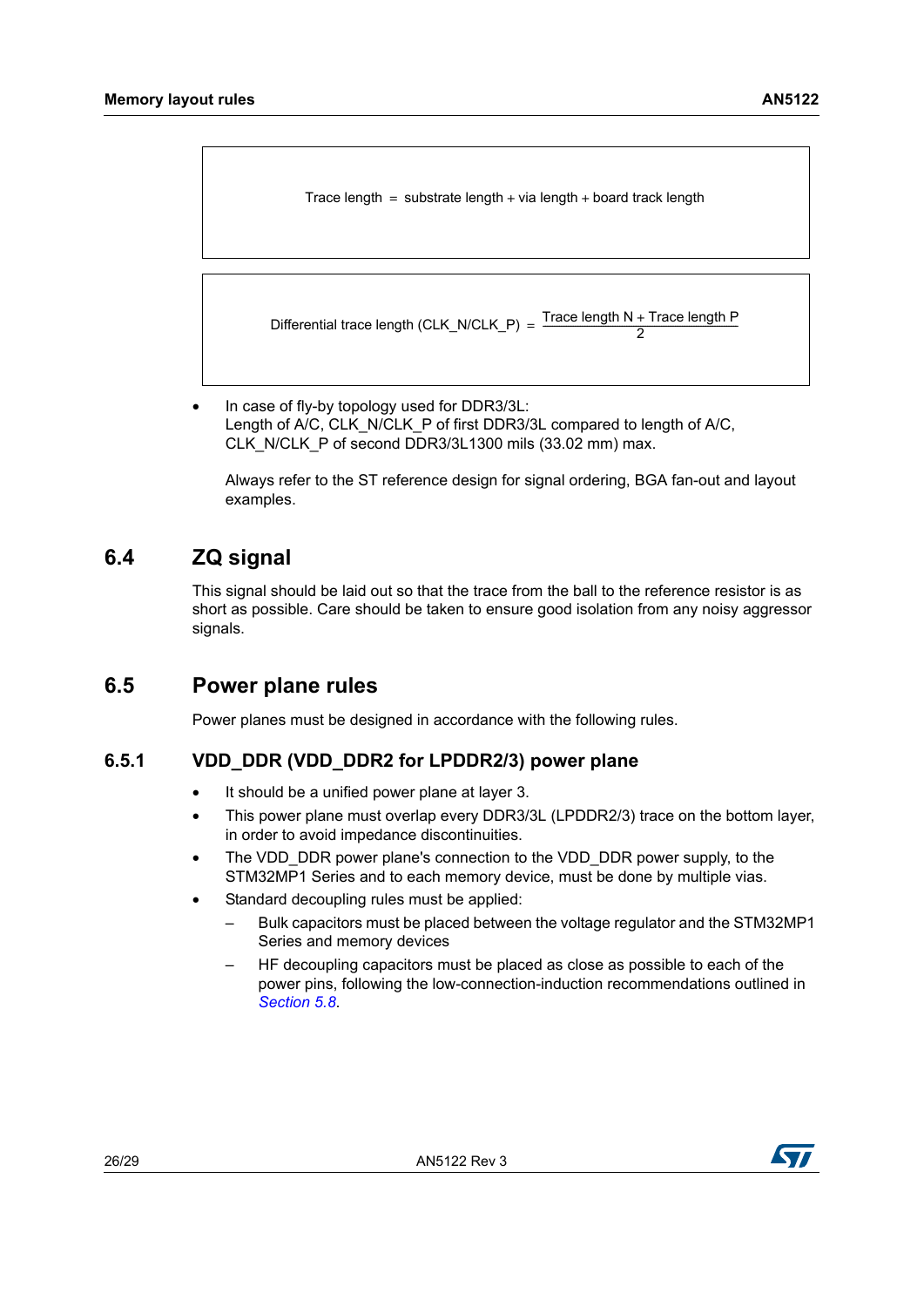### <span id="page-26-0"></span>**6.5.2 VTT power plane rule**

The VTT power supply is only used in DDR3/3L interfaces using fly-by topology.

- The VTT termination voltage must be considered as a power supply.
- Due to VDD DDR constraints (an unified plane in layer 3, overlapping the DDR area), the VTT layout has to be managed as an island on the bottom layer. See *[Figure 16](#page-26-1)*.
- The VTT regulator should be located close to the RTT terminations.
- One HF capacitor must be reserved for two RTT termination resistors and must be placed as close as possible to them.
- Bulk capacitors can be placed anywhere between VTT regulator and terminations.
- Leave sufficient spacing around the VTT island, to reduce crosstalk.

<span id="page-26-1"></span>

#### **Figure 16. Layout of VTT power plane island**

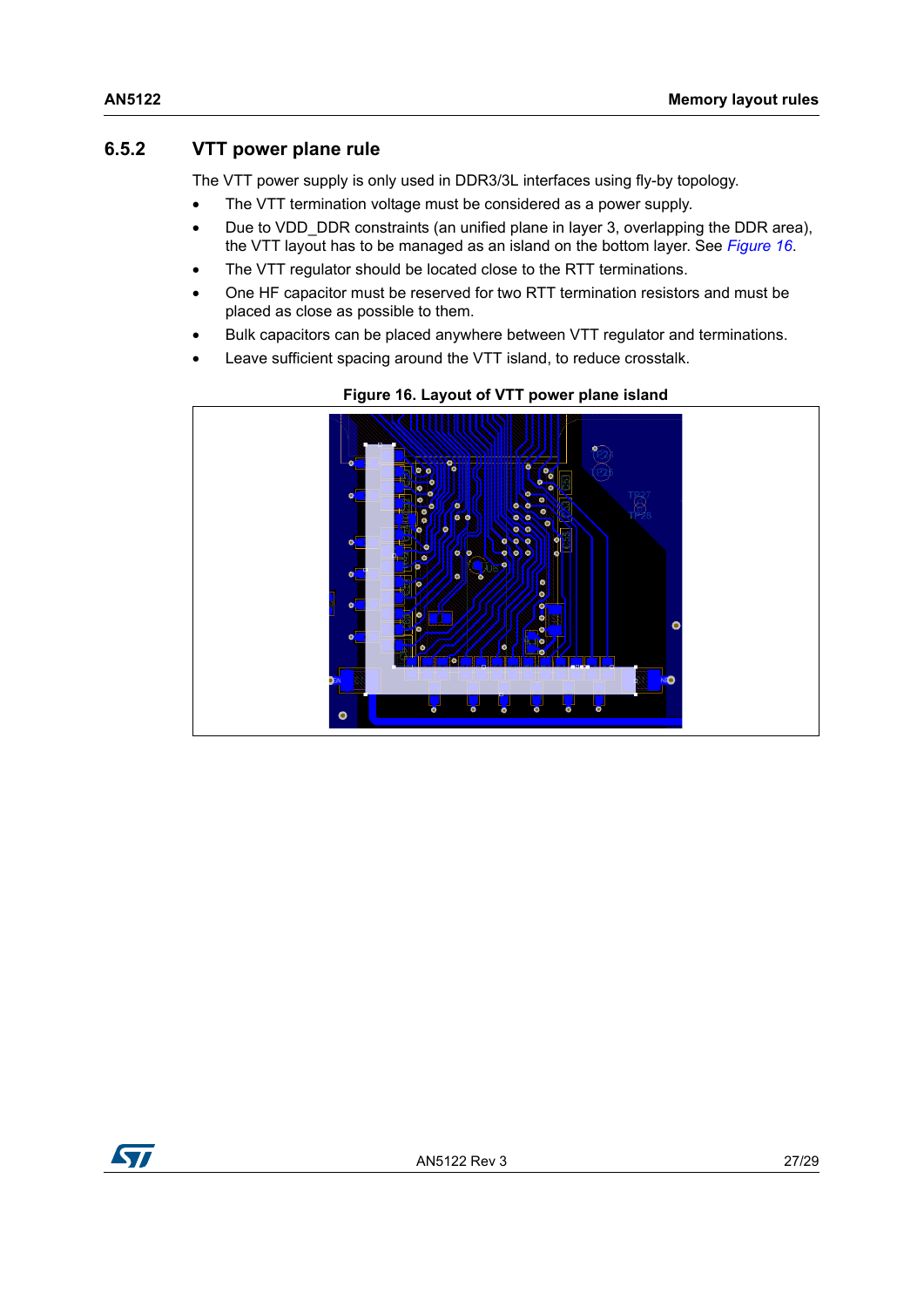# <span id="page-27-0"></span>**Revision history**

<span id="page-27-1"></span>

| <b>Date</b> | <b>Revision</b> | <b>Changes</b>                                                                                                                                                 |
|-------------|-----------------|----------------------------------------------------------------------------------------------------------------------------------------------------------------|
| 31-Jan-2018 |                 | Initial version                                                                                                                                                |
| 1-Feb-2019  | 2               | Replaced:<br>-STM32MP15 Series by STM32MP1 Series<br>Updated:<br>-Section 6.1, Section 6.2 and Section 6.3 regarding<br>data, address and control signal rules |
| 6-Feb-2019  | 3               | Replaced:<br>-STPMU1 by STPMIC                                                                                                                                 |

#### **Table 2. Document revision history**